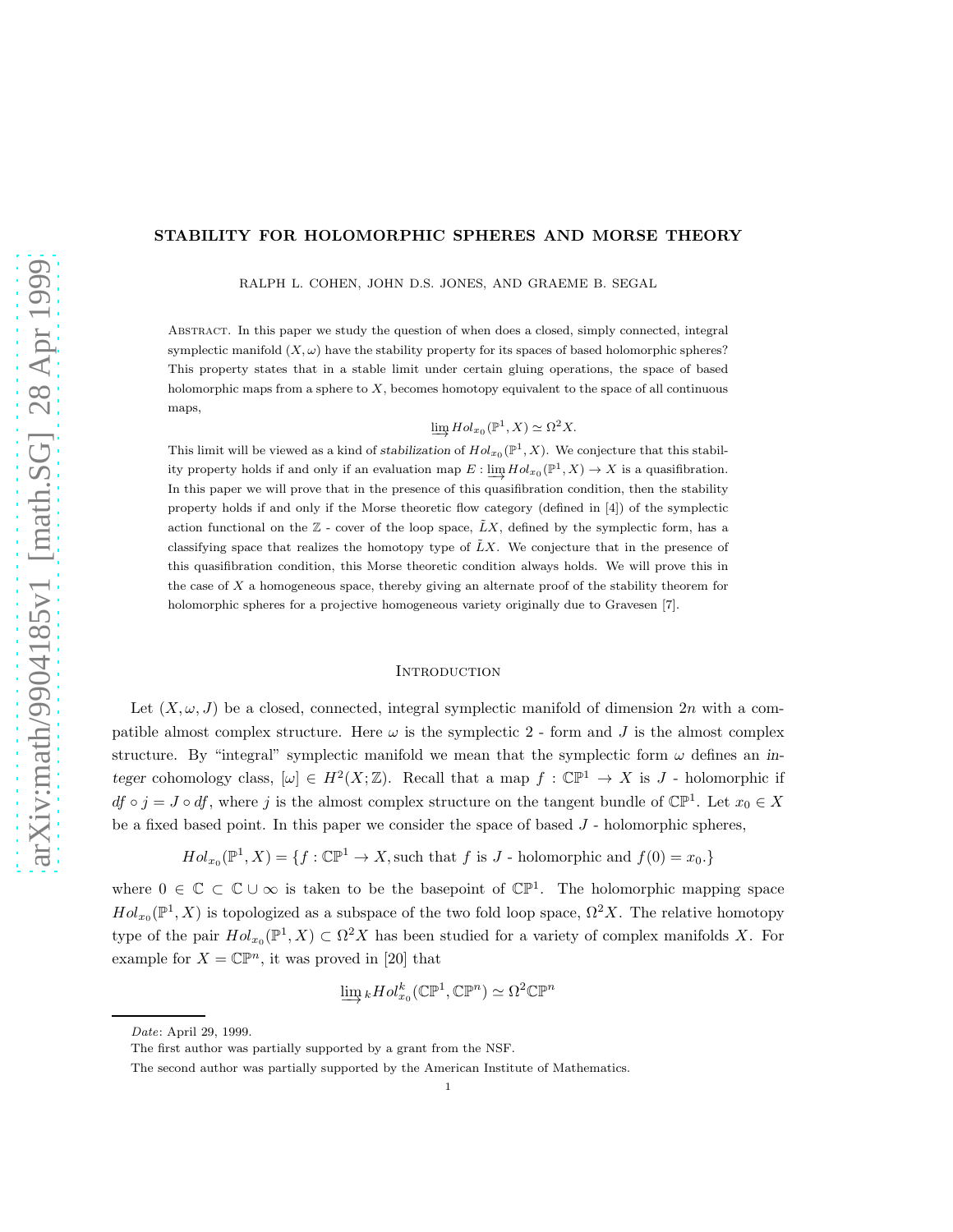where the subscript  $k$  denotes the degree (or the homology class) of the mapping, and the limit actually refers to a homotopy colimit of spaces under the gluing of a fixed map  $\iota \in Hol_{x_0}^1(\mathbb{CP}^1, \mathbb{CP}^n)$ . Similar stability theorems have been proven for  $X$  a Grassmannian or more general flag manifold [8], [11], [7] X a toric variety [9], and for X a loop group,  $X = \Omega G$ , where G is a compact Lie group [7],[21]. The purpose of this paper is to begin a general investigation of what basic properties of the symplectic manifold  $(X, \omega)$  assure that there is an appropriate limiting process so that

$$
\lim_{\to} Hol_{x_0}(\mathbb{P}^1, X) \simeq \Omega^2 X.
$$

We will refer to this property as the *stability property* for the space of  $J$  - holomorphic spheres in  $(X, \omega)$ .

To make this question more precise, in section 1 we describe a space  $Hol_{x_0}(\mathbb{P}^1, X)^+$ , built out of limits of "chains" of holomorphic maps, which is an appropriate "stabilization" of the holomorphic mapping space  $Hol_{x_0}(\mathbb{P}^1, X)$ . To do this we will assume the following positivity condition.

**Definition 1.** We will say that the symplectic manifold  $(X, \omega)$  is positive, if there is a real number  $\lambda > 0$  such that

$$
\langle c_1(X), \gamma \rangle \ge \lambda \langle \omega, \gamma \rangle
$$

for all  $\gamma \in \pi_2(X)$ .

The stabilization  $Hol_{x_0}(\mathbb{P}^1, X)^+$  of  $Hol_{x_0}(\mathbb{P}^1, X)$ , which we will construct in the next section will have the the following properties.

1. The inclusion of holomorphic maps into continuous maps  $Hol_{x_0}(\mathbb{P}^1, X) \hookrightarrow \Omega^2 X$  naturally extends to a map

$$
j: Hol_{x_0}(\mathbb{P}^1, X)^+ \to \Omega^2 X.
$$

2. Suppose that there are gluing operations

$$
Hol^k_{x_0}(\mathbb{CP}^1, X) \times Hol^r_{x_0}(\mathbb{CP}^1, X) \to Hol^{k+r}_{x_0}(\mathbb{CP}^1, X)
$$

that lift (up to homotopy) the loop sum operation

$$
\Omega^2 X \times \Omega^2 X \to \Omega^2 X.
$$

Here  $Hol<sup>q</sup>$  denotes the subspace of  $Hol_{x_0}(\mathbb{P}^1, X)$  consisting of classes represented by maps  $\theta: \mathbb{P}^1 \to X$  with  $\langle[\omega], [\theta]\rangle = k \in \mathbb{Z}$ , where  $[\omega] \in H^2(X, \mathbb{Z})$  is the class represented by the symplectic form. Let  $\iota \in Hol<sup>q</sup>$  be any fixed class with  $q \neq 0$ . Then consider the map

$$
*\iota:Hol_{x_0}^k(\mathbb{C}\mathbb{P}^1,X)\rightarrow Hol_{x_0}^{k+q}(\mathbb{C}\mathbb{P}^1,X)
$$

given by gluing with  $\iota$ . Then  $Hol_{x_0}(\mathbb{P}^1, X)^+$  is homotopy equivalent to the homotopy colimit of this operation:

$$
Hol_{x_0}(\mathbb{P}^1, X)^+ \simeq \varinjlim_k k \, Hol_{x_0}^k(\mathbb{CP}^1, X).
$$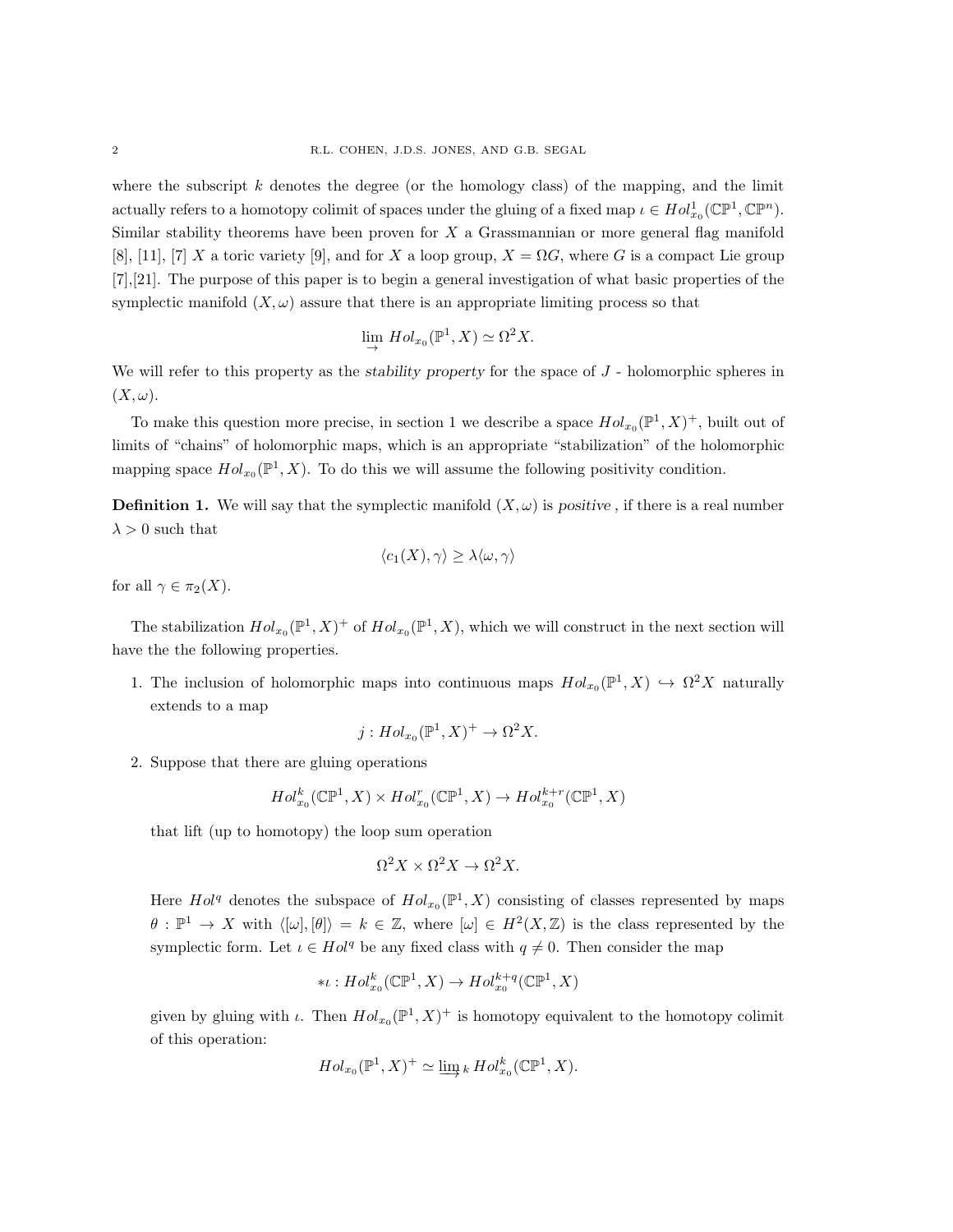Furthermore, if the gluing operation on  $Hol_{x_0}(\mathbb{P}^1, X)$  gives it the structure of a  $\mathcal{C}_2$ - operad space in the sense of May [14], and  $\pi_0(Hol_{x_0}(\mathbb{P}^1, X))$  is finitely generated as a monoid, then  $Hol_{x_0}(\mathbb{P}^1, X)^+$  is the group completion

$$
Hol_{x_0}(\mathbb{P}^1, X)^+ \simeq \Omega B(Hol_{x_0}(\mathbb{P}^1, X)).
$$

The example to think of in this case is  $X$  a Grassmannian or more general flag manifold. Note: Since a two fold loop space is a  $C_2$  -operad space, one can take its group completion,  $\Omega^2 X^+ = \Omega B(\Omega^2 X)$ . But clearly  $\Omega^2 X^+ = \Omega^2 X$ , and so in this case, when  $Hol_{x_0}(\mathbb{P}^1, X)$  has the structure of a  $C_2$  - space, then the map  $j: Hol_{x_0}(\mathbb{P}^1, X)^+ \to \Omega^2 X$  mentioned in property 1, is simply given by applying the group completion functor to the inclusion  $Hol_{x_0}(\mathbb{P}^1, X) \hookrightarrow \Omega^2 X$ .

We can now phrase the question posed above more precisely: What geometric properties of a symplectic manifold  $(X, \omega)$ , assure that  $Hol_{x_0}(\mathbb{P}^1, X)^+ \simeq \Omega^2 X$ ? We conjecture an answer to this question as follows.

Consider the evaluation map

$$
E: Hol_{x_0}(\mathbb{P}^1, X) \to X
$$

$$
f \to f(\infty)
$$

As we will see, this evaluation map naturally extends to the group completion

$$
E: Hol_{x_0}(\mathbb{P}^1, X)^+ \to X.
$$

This extension can be viewed as the composition  $Hol_{x_0}(\mathbb{P}^1, X)^+ \longrightarrow \Omega^2 X \longrightarrow X$ . Recall that the basepoint condition is that  $f(0) = x_0$ . The map E evaluates a map at the other pole,  $\infty \in$  $\mathbb{C}\cup\infty=\mathbb{CP}^1$ . Recall that X is said to be rationally connected if each of the fibers,  $Hol_{x_0,x}(\mathbb{CP}^1, X)=$  $E^{-1}(x) \subset Hol_{x_0}(\mathbb{P}^1, X)$  is nonempty. A stronger condition is that the map  $E: Hol_{x_0}(\mathbb{P}^1, X)^+ \to X$ is a quasifibration. This in particular implies that all of its fibers  $Hol_{x_0,x}(\mathbb{CP}^1, X)^+=E^{-1}(x)\subset$  $Hol_{x_0}(\mathbb{P}^1, X)^+$  are homotopy equivalent.

**Definition 2.** We say that a symplectic manifold  $(X, \omega)$  has the "quasifibration property" if the evaluation map

$$
E: Hol_{x_0}(\mathbb{P}^1, X)^+ \to X
$$

is a quasifibration.

Conjecture. *A symplectic manifold has the quasifibration property if and only if*

$$
Hol_{x_0}(\mathbb{P}^1, X)^+ \simeq \Omega^2 X.
$$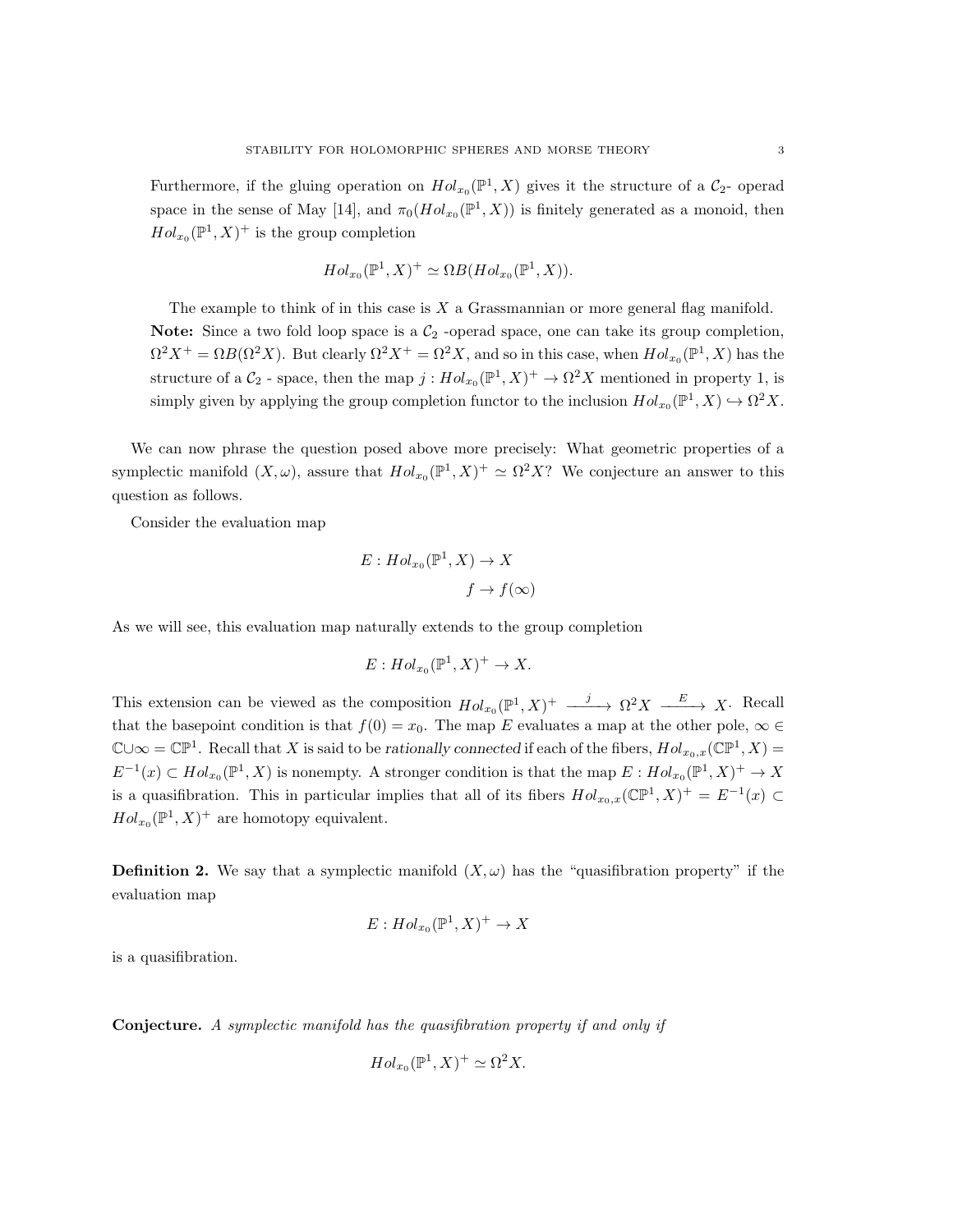In this paper we address this conjecture using Morse theory techniques. In particular we use the approach to Morse theory introduced by the authors in [4], [5], [3], which studies the flow category,  $\mathcal{C}_f$ , of a function  $f : M \to \mathbb{R}$ , where M is a smooth manifold with no boundary. Specifically,  $\mathcal{C}_f$  is a topological category (where both the objects and morphisms are topologized), with the objects of  $\mathcal{C}_f$  being the critical points of f, and the morphisms between a critical point a and b,  $Mor_{\mathcal{C}_f}(a, b)$ are given by the space of piecewise flow lines,  $\mathcal{M}(a, b)$ . If M is a closed, finite dimensional manifold, then in a generic setting, (i.e  $f : M \to \mathbb{R}$  a Morse function satisfying the Morse - Smale transversality condition) the space of flow lines  $\mathcal{M}(a, b)$  is a smooth, framed manifold of dimension  $\lambda(a) - \lambda(b) - 1$ , where  $\lambda$  refers to the index of the critical point.  $\mathcal{M}(a, b)$  is not compact, however, but is, when we adjoin all piecewise flow lines

$$
\bar{\mathcal{M}}(a,b) = \bigcup \mathcal{M}(a,a_1) \times \mathcal{M}(a_1,a_2) \times \cdots \times \mathcal{M}(a_r,b)
$$

where the union is taken over all sets of critical points  $a_1, \dots, a_r$ , such that the above flow spaces are nonempty. The details of this flow category, including the topology of the morphism spaces, will be reviewed in section 1. Let  $BC<sub>f</sub>$  be the classifying space (that is the geometric realization of the simplicial nerve) of the category  $C_f$ . The main theorem of [4] was the following.

**Theorem 1.** Let  $f : M \to \mathbb{R}$  be a Morse function on a closed finite dimensional Riemannian *manifold* M. Then there is a natural map  $\phi$ :  $BC_f \rightarrow M$  satifying the following:

- 1. *If the Smale transversality condition is satisfied, then* φ *is a homeomorphism.*
- 2. *Even without the transversality condition*  $\phi$  *is a homotopy equivalence.*

In this paper we will address the above conjecture on the homotopy type of  $Hol_{x_0}(\mathbb{P}^1, X)^+$  by studying the flow category of the symplectic area functional on the loop space of a symplectic manifold. More specifically, let  $(X, \omega)$  be a simply connected closed, finite dimensional symplectic manifold, and let  $LX$  denote the space of smooth loops,

$$
LX = C^{\infty}(S^1, X).
$$

Let  $LX$  be the  $\mathbb{Z}$  - cover of the loop space defined by the homomorphism

(0.1)  $\pi_1(LX) = \pi_2(X) \rightarrow H_2(X) \xrightarrow{\omega} \mathbb{Z}$  $\tilde{L}X = \{(\gamma, \theta) \in LX \times C^{\infty}(D^2, X) : \theta_{|_{S^1}} = \gamma\}/\sim$ 

where the equivalence relation is given by  $(\gamma, \theta_1) \sim (\gamma, \theta_2)$ , if the map  $\theta : S^2 \to X$  defined to be  $\theta_1$ on the upper hemisphere, and  $\theta_2$  on the lower hemisphere, has the property that  $\omega([\theta]) = 0 \in \mathbb{Z}$ .

The symplectic area function is the map

$$
\alpha : \tilde{L}X \to \mathbb{R}
$$

$$
(\gamma, \theta) \to \int_{D^2} \theta^*(\omega).
$$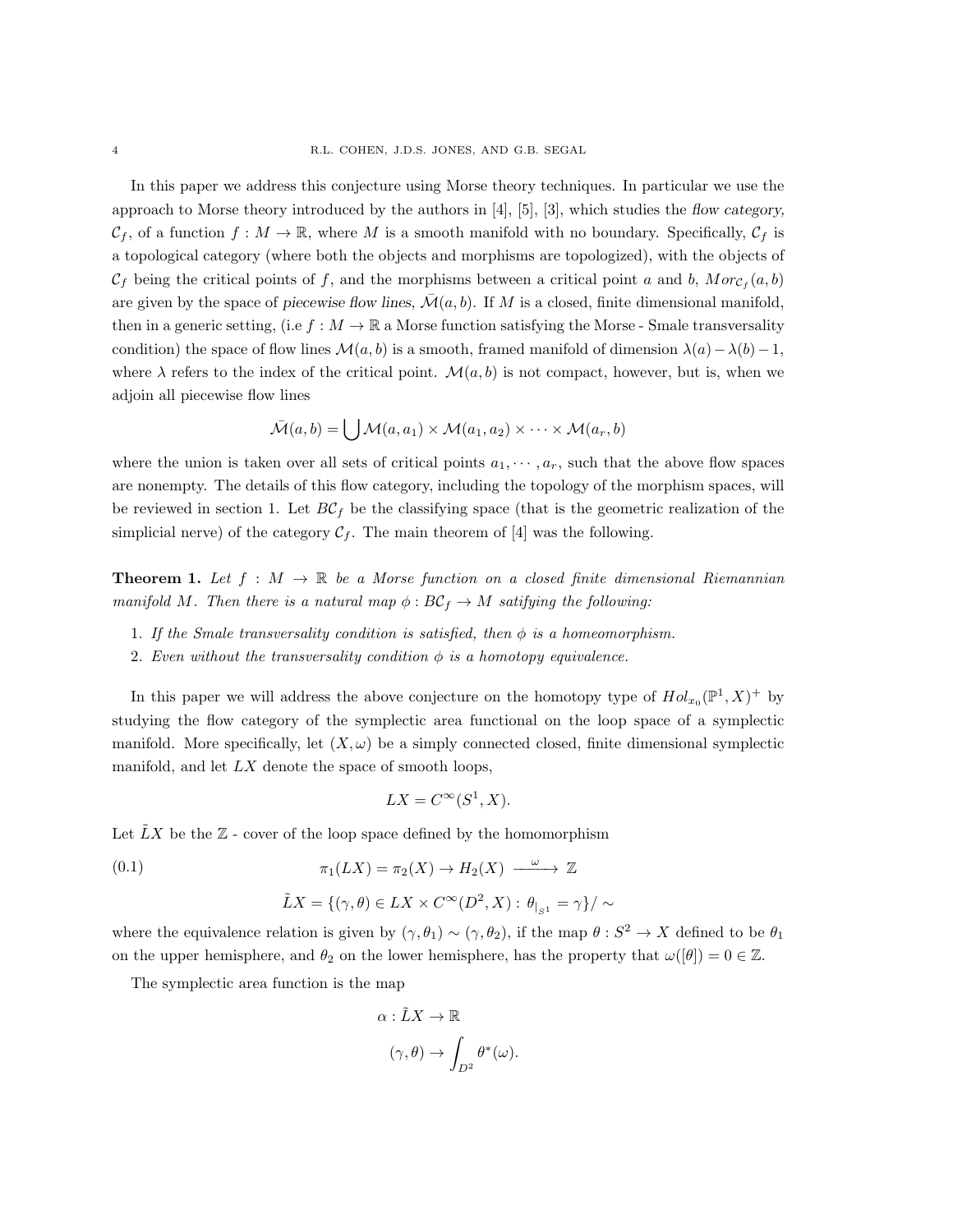This is the functional that is the basis of symplectic Floer homology [6]. The critical points are pairs  $(x, n) \in X \times \mathbb{Z}$ , where a point  $x \in X$  is viewed as a constant loop extended to a map  $\theta: (D^2, S^1) \to (X, x)$  with  $\omega([\theta]) = n$ . The critical points are topologized as  $X \times \mathbb{Z}$ . Moreover a gradient flow line of  $\alpha$  from a critical point  $(x_1, n_1)$  to a critical point  $(x_2, n_2)$  is a J - holomorphic map  $\gamma \in Hol_{x_1,x_2}(\mathbb{C}\mathbb{P}^1, X)$  that represents an element in  $\pi_2(X)$  with  $\omega([\gamma]) = n_1 - n_2 \in \mathbb{Z}$ . Let  $\mathcal{C}_{\alpha}$  be the flow category of the symplectic area function. Notice that the above theorem does not immediately apply to the classifying space  $BC_{\alpha}$  because the loop space LX is an infinite dimensional manifold. Our main result is that this is essentially the main issue in attacking the above conjecture. Namely, we will prove the following theorem.

**Theorem 2.** Let  $(X, \omega)$  be a simply connected, positive, integral symplectic manifold that has the *quasifibration property. Then the map*

$$
j: Hol_{x_0}(\mathbb{P}^1, X)^+ \to \Omega^2 X
$$

*is a homotopy equivalence if and only if the map*

$$
B\mathcal{C}_\alpha \to \tilde{L}X
$$

*is a homotopy equivalence.*

The paper is organized as follows. In section one we recall in more detail the construction of the classifying space of a flow category and then define and study the stabilization  $Hol_{x_0}(\mathbb{P}^1, X)^+$ . In section 2 we prove theorem 2. In section 3 we use this theorem to give an alternate proof of a theorem of Gravesen [7], stating that for  $X$  a homogeneous space, its space of  $J$  - holomorphic curves has the stability property. We will continue our study of the flow category  $\mathcal{C}_{\alpha}$  and therefore of the above conjecture in future work.

### 1. Classifying spaces and stabilized holomorphic spheres

In this section we describe the classifying space for the flow category of the symplectic action functional, and the stabilization  $Hol_{x_0}(\mathbb{P}^1, X)^+$  discussed in the introduction.

Given a smooth function  $f : M \to \mathbb{R}$  then recall from [4] that the flow category  $\mathcal{C}_f$  has objects the critical points of  $f$ . As mentioned in the introduction, the morphism space is given by the space of piecewise flow lines, whose definition (including its topology) we recall now.

Let  $\phi : \mathbb{R} \to M$  be a smooth curve in M. The *flow equation* is the differential equation

(1.1) 
$$
\frac{d\phi}{dt} = \nabla f(\phi(t)).
$$

The curves which satisfy this equation are the *flow lines* of f.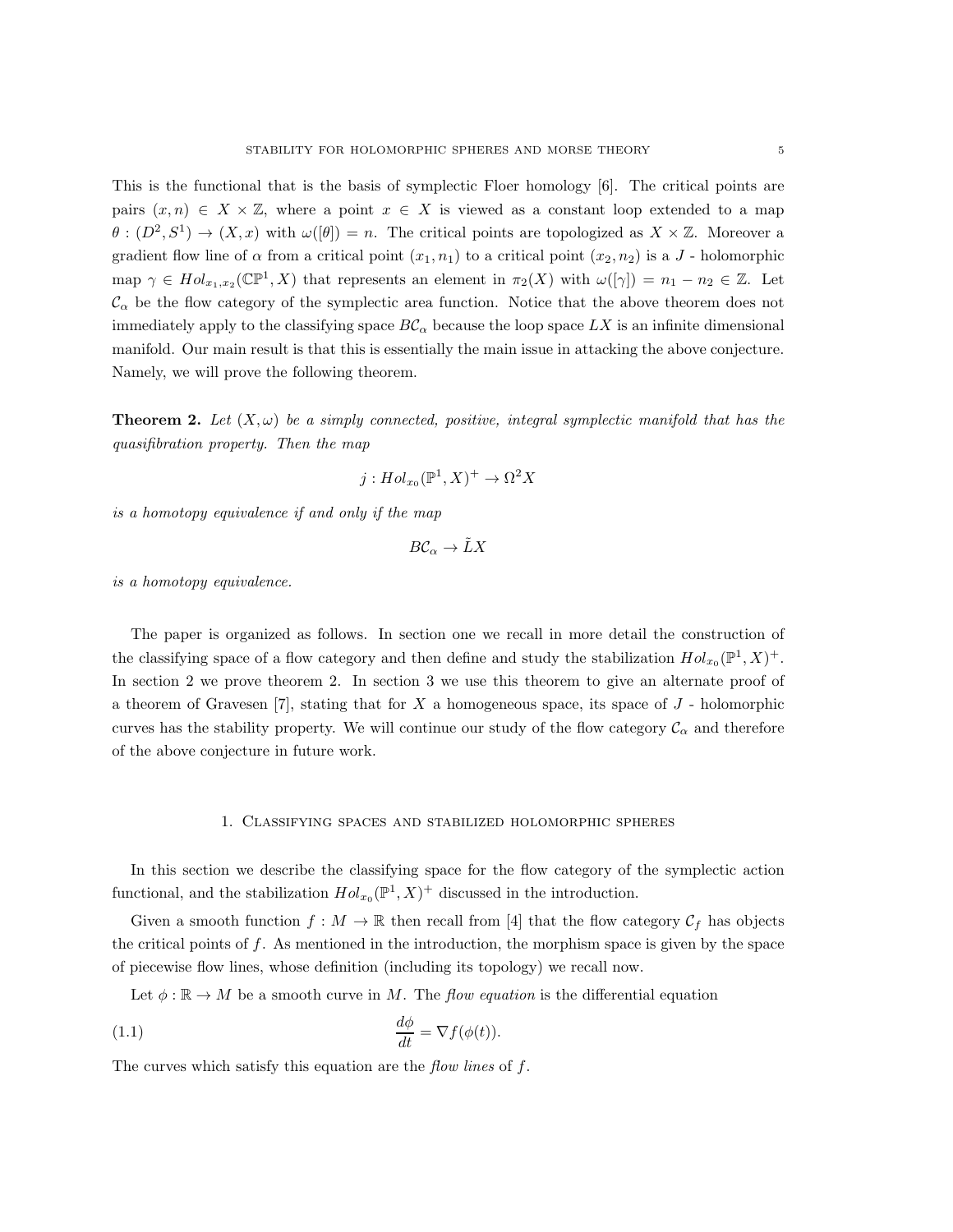Let  $\phi$  be a flow line starting at a and ending at b. Since f is strictly increasing along flow-lines it defines a diffeomorphism of the flow-line  $\phi$  with the open interval  $(f(a), f(b))$ . The inverse of this diffeomorphism gives a parametrization of the flow-line as a smooth curve

$$
\gamma : (f(a), f(b)) \to M
$$

such that

$$
f(\gamma(t)) = t.
$$

Furthermore,  $\gamma$  extends to a continuous function  $\gamma : [f(a), f(b)] \to M$ , which we will call an *extended flow-line*, by setting  $\gamma(f(a)) = a$  and  $\gamma(f(b)) = b$ . We will refer to this parametrisation of a flow-line, or an extended flow-line, as the *parametrization by level sets*. A flow-line parametrized by level sets satisfies the differential equation

(1.2) 
$$
\frac{d\gamma}{dt} = \frac{\nabla f(\phi(t))}{\|\nabla f(\phi(t))\|^2}.
$$

Define  $\overline{\mathcal{M}}(a, b) = \overline{\mathcal{M}}_f(a, b)$  to be the space of continuous curves  $\gamma : [f(a), f(b)] \to M$  with the following properties.

- 1. The curve  $\gamma(t)$  passes through at most a finite number of critical points of f.
- 2. On the complement of the set of t where  $\gamma(t)$  is a critical point, the curve  $\gamma$  is smooth and satisfies equation 1.2
- 3. The curve  $\gamma$  starts at a and ends at b, that is  $\gamma(f(a)) = a$  and  $\gamma(f(b)) = b$ .

This space  $\bar{\mathcal{M}}(a, b)$  is topologized as a subspace of the space  $C^0([f(a), f(b)], M)$  of continuous functions  $[f(a), f(b)] \to M$  with the topology of uniform convergence. A *piecewise flow-line* is a curve which satisfies these three properties and  $\mathcal{M}(a, b)$  is the space of piecewise flow-lines from a to b. If  $\gamma$  is in  $\mathcal{M}(a, b)$  then when we remove the finite set of points where  $\gamma(t)$  is a critical point of f then each component of the resulting curve is a flow-line parametrized by level sets. Thus a curve in  $\mathcal{M}(a, b)$  is a piecewise flow-line from a to b in the informal sense described in the introduction.

Notice that there are natural pairing operations

$$
\bar{\mathcal{M}}(a,b) \times \bar{\mathcal{M}}(b,c) \hookrightarrow \bar{\mathcal{M}}(a,c)
$$

$$
\gamma_1 \times \gamma_2 \to \gamma_1 * \gamma_2
$$

where  $\gamma_1 * \gamma_2$  is simply the concantenation of piecewise flows. This operation makes  $\mathcal{C}_f$  into a category, where we note that the identity morphism  $1 \in \overline{\mathcal{M}}(a, a)$  is the constant flow at a.

In the case when  $f : M \to \mathbb{R}$  is a Morse function, a specific map

$$
\phi: B\mathcal{C}_f \to M
$$

was described, and was shown to be a homeomorphism when the Morse - Smale transversality conditions are satisfied, and a homotopy equivalence in general. The homotopy type of the map  $\phi$ has a rather easy description, which we now give.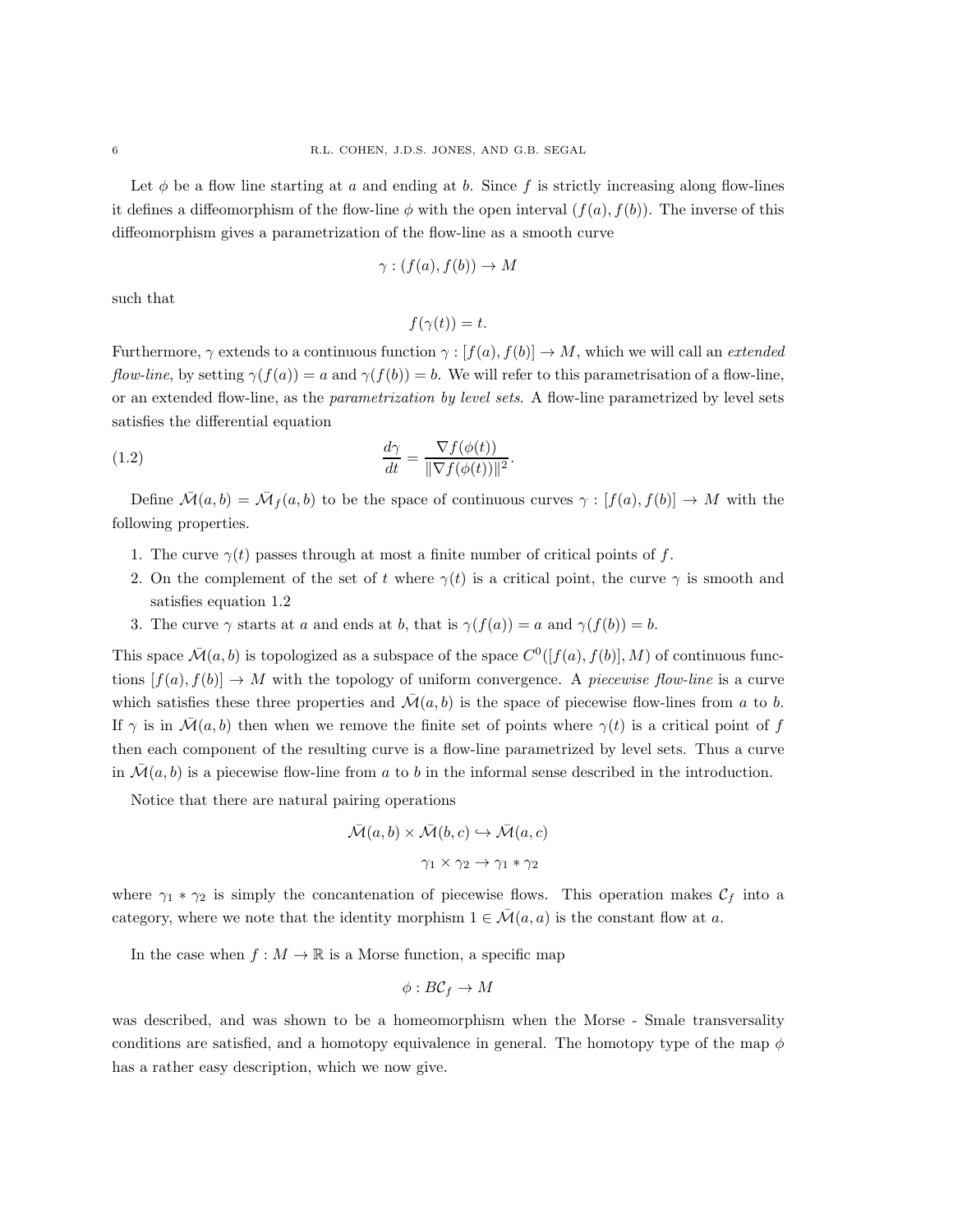$$
Mor(x_1, x_2) = {\beta : [a, b] \to M : \beta(a) = x_1, \beta(b) = x_2, \text{ for some interval } [a, b]}.
$$

It is a standard fact that the classifying space  $BC(X)$  is natually homotopy equivalent to X (see  $[18]$ .

Notice that for a smooth function  $f : M \to \mathbb{R}$ , the flow category  $\mathcal{C}_f$  is a subcategory of  $\mathcal{C}(M)$ . The inclusion  $\iota : \mathcal{C}_f \hookrightarrow \mathcal{C}(M)$  induces on the classifying space level the map mentioned above.

**Definition 3.** Given a smooth function  $f : M \to \mathbb{R}$ , define  $\phi : BC_f \to M$  to be the composition

$$
\phi: B\mathcal{C}_f \xrightarrow{B\iota} BC(M) \simeq M.
$$

We now consider the symplectic action functional as described in the introduction. So let  $(X, \omega)$ be a closed, simply connected, integral symplectic manifold, and let  $LX$  and  $\overline{L}X$  denote the loop space and its  $\mathbb{Z}$  - cover as defined in the introduction. Also as in the introduction, let

$$
\alpha:\tilde{L}X\to\mathbb{R}
$$

denote the symplectic action functional, and  $\mathcal{C}_{\alpha}$  its flow category. The objects in  $\mathcal{C}_{\alpha}$  are the critical points of  $\alpha$ , which are given by pairs  $(x, n) \in X \times \mathbb{Z}$ . Thus the objects of  $\mathcal{C}_{\alpha}$  have a nontrivial topology. Recall that  $(x, n) \in Obj(\mathcal{C}_{\alpha})$  corresponds to the constant loop at  $x \in X$ , extended to a map of a disk  $\theta: (D^2, S^1) \to (X, x)$  so that  $\omega([\theta]) = n \in \mathbb{Z}$ . As mentioned in the introduction, a flow from  $(x_1, n_1)$  to  $(x_2, n_2)$  of  $\alpha$  is given by a holomorphic map  $\phi \in Hol_{x_1, x_2}^{n_1 - n_2}(\mathbb{P}^1, X)$ , where the subscript denotes the image under the map  $\phi$  of the poles 0 and  $\infty$  in  $\mathbb{P}^1$ , and the superscript denotes the value  $\omega([\phi]) \in \mathbb{Z}$ . (See Floer's original paper [6] for details on the dynamics of the symplectic action map  $\alpha$ .) Thus the morphism space  $Mor_{\mathcal{C}_{\alpha}}((x_1, n_1); (x_2, n_2))$  is given by the space of piecewise flows whose topology is as described above. We think of this space as the space of piecewise holomorphic maps which we denote  $\bar{Hol}^{n_1-n_2}_{x_1,x_2}$  $x_1^{n_1-n_2}(\mathbb{P}^1, X)$ . An element of this space can be viewed as a chain of holomorphic maps

$$
\phi = \phi_1 \vee \phi_2 \vee \dots \vee \phi_k
$$

where each  $\phi_i : \mathbb{P}^1 \to X$  is a holomorphic map satisfying the following:

- 1.  $\phi_1(0) = x_1$ ,
- 2.  $\phi_i(\infty) = \phi_{i+1}(0)$  for  $i = 1, \dots, k-1$

$$
3. \ \phi_k(\infty) = x_2
$$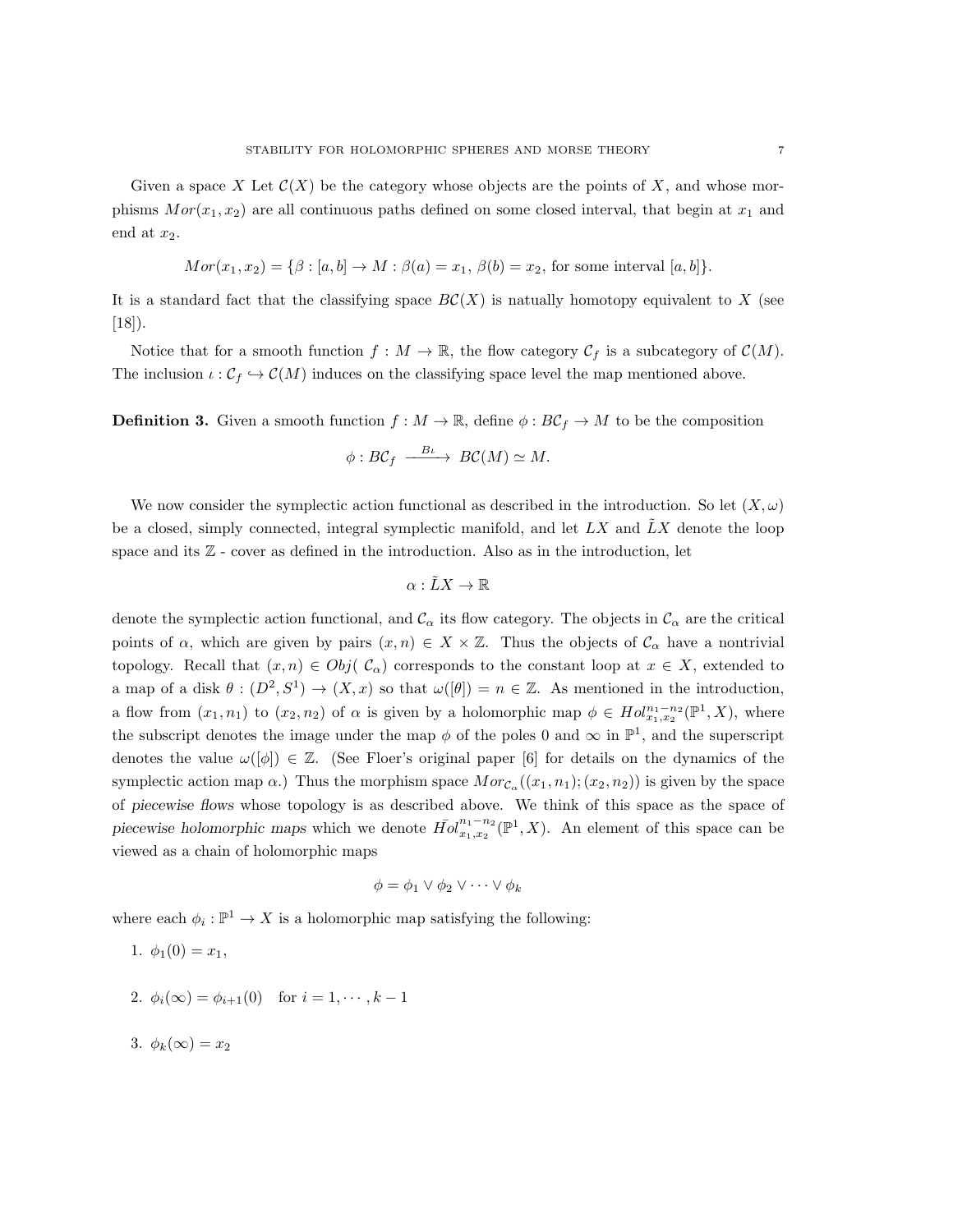# 4. The homotopy class represented by the composition

$$
\phi: S^2 \xrightarrow{fold} \bigvee_k S^2 \xrightarrow{\phi_1 \vee \dots \vee \phi_k} X
$$

has the property that  $\omega([\phi]) = n_1 - n_2 \in \mathbb{Z}$ .

The space  $\bar{Hol}^{n_1-n_2}_{x_1,x_2}$  $x_1^{n_1-n_2}(\mathbb{P}^1, X)$  can be viewed as a partial compactification of the holomorphic mapping space  $Hol^{n_1-n_2}_{x_1,x_2}(\mathbb{P}^1,X)$ , and in particular it maps to a subspace of the space of stable curves as described by Kontsevich and Manin [13]. An important difference in the topology of  $\bar{Hol}_{x_1,x_2}(\mathbb{P}^1,X)$ and that of the Kontsevich - Manin moduli space of stable curves is that they consider the orbits of holomorphic maps of spheres under the action of the (holomorphic) automorphisms of  $\mathbb{P}^1$ . We do not divide out by this group of parameterizations.

Let  $\bar{Hol}_x^n$  $x_0^n(\mathbb{P}^1, X)$  denote the union of the spaces  $\bar{Hol}_{x_0, y}^n(\mathbb{P}^1, X)$  as  $y \in X$  varies. It is topologized in a natural way so that the evaluation map

(1.3)  
\n
$$
E: \overline{Hol}_{x_0}^n(\mathbb{P}^1, X) \to X
$$
\n
$$
\phi = \phi_1 \vee \cdots \vee \phi_k \to \phi_k(\infty)
$$

is continuous. Notice that we have a continuous inclusion

$$
\bar{Hol}^k_{x_0}(\mathbb{P}^1, X) \hookrightarrow \Omega^2 X
$$

whose image lies in the components of  $\Omega^2 X$  representing homotopy classes which map to  $k \in \mathbb{Z}$ under the homomorphism

$$
\omega: \pi_2(X) \to \mathbb{Z}.
$$

Notice that there is a monoid structure on  $\bar{Hol}^*_x$  $_{x_{0},x_{0}}^{*}(\mathbb{P}^{1},X)$ 

(1.4) 
$$
\bar{Hol}^{n_1}_{x_0,x_0}(\mathbb{P}^1,X)\times \bar{Hol}^{n_2}_{x_0,x_0}(\mathbb{P}^1,X)\to \bar{Hol}^{n_1+n_2}_{x_0,x_0}(\mathbb{P}^1,X)
$$

given by concantenations of piecewise holomorphic maps:

$$
(\gamma = \gamma_1 \vee \cdots \vee \gamma_r) \times (\phi = \phi_1 \vee \cdots \vee \phi_k) \rightarrow \gamma_1 \vee \cdots \vee \gamma_r \vee \phi_1 \vee \cdots \vee \phi_k.
$$

This also extends to give a natural action

(1.5) 
$$
\bar{Hol}^{n_1}_{x_0,x_0}(\mathbb{P}^1,X)\times \bar{Hol}^{n_2}_{x_0}(\mathbb{P}^1,X)\to Hol^{n_1+n_2}_{x_0}(\mathbb{P}^1,X).
$$

We will now use this action to define the stabilization  $Hol_{x_0}(\mathbb{P}^1, X)^+$  of  $Hol_{x_0}(\mathbb{P}^1, X)$ . As mentioned in the introduction,  $Hol_{x_0}(\mathbb{P}^1, X)^+$  will be a certain limit of holomorphic mapping spaces. We now make this idea precise.

Let  $(X, \omega)$  satisfy the positivity property 1. Choose a fixed  $\gamma \in \overline{Hol}_x^n$  $x_{0},x_{0}(\mathbb{P}^{1},X)$  with  $n \neq 0$ . Consider the map

$$
\gamma \ast : \overline{Hol}_{x_0}(\mathbb{P}^1, X) \to \overline{Hol}_{x_0}(\mathbb{P}^1, X)
$$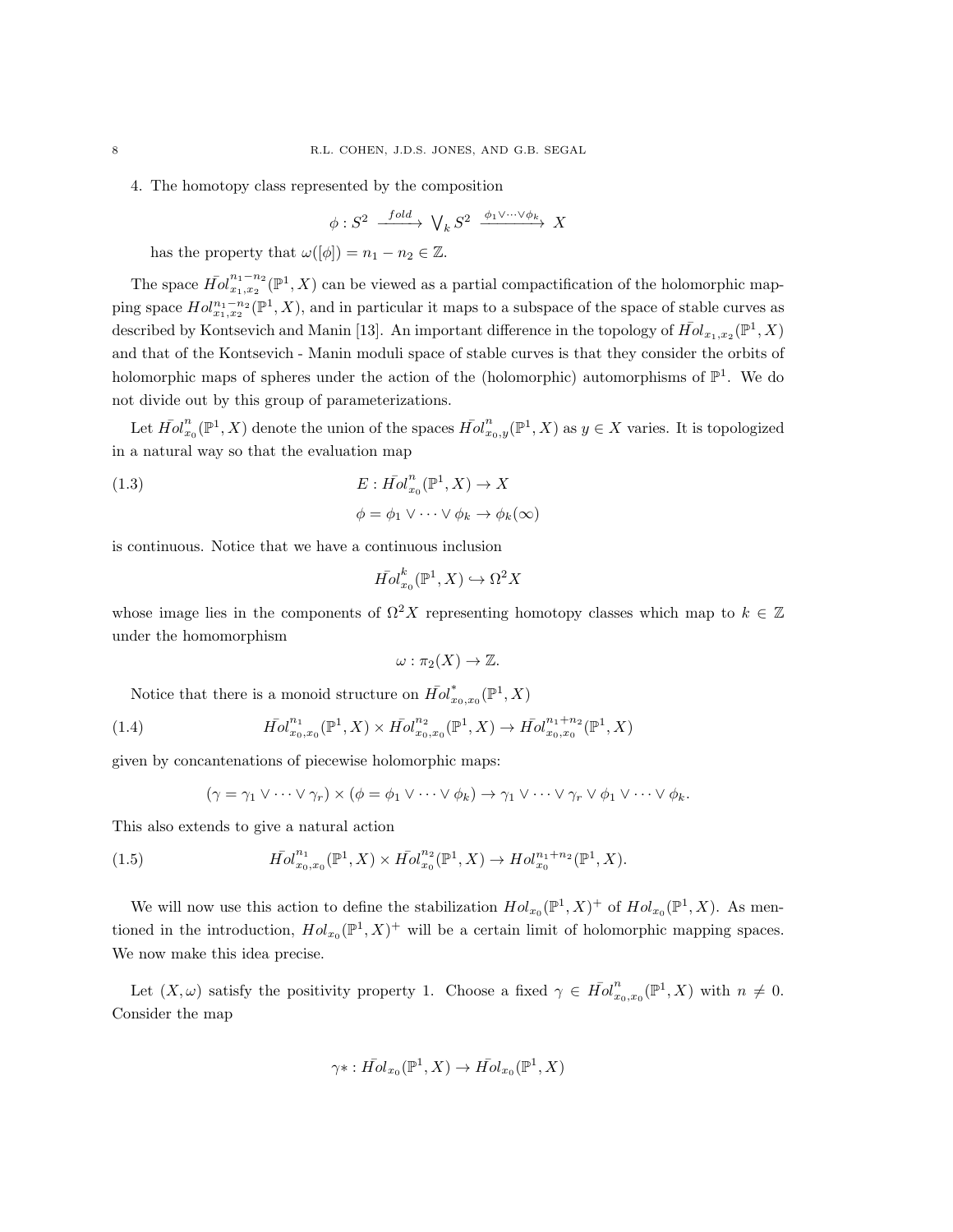given by acting by  $\gamma$  as in 1.5. We define  $Hol_{x_0}(\mathbb{P}^1, X)^+$  to be the homotopy colimit under this gluing map:

**Definition 4.** The "stabilization"  $Hol_{x_0}(\mathbb{P}^1, X)^+$  of the holomorphic mapping space is the homotopy colimit

$$
Hol_{x_0}(\mathbb{P}^1, X)^+ = hoco \varinjlim \bar{Hol}_{x_0}(\mathbb{P}^1, X)
$$

where the the homotopy colimit is taken with respect to the gluing map  $\gamma^* : \bar{Hol}_{x_0}(\mathbb{P}^1, X) \to$  $\bar{Hol}_{x_0}(\mathbb{P}^1, X).$ 

We observe a couple of properties of this construction. First, notice that the following diagram homotopy commutes

$$
\begin{array}{ccc}\n\bar{Hol}_{x_0}(\mathbb{P}^1, X) & \xrightarrow{\gamma^*} & \bar{Hol}_{x_0}(\mathbb{P}^1, X) \\
\uparrow & & \downarrow \cap \\
\Omega^2 X & \xrightarrow{\gamma^*} & \Omega^2 X\n\end{array}
$$

where the bottom horizontal map represents the "loop sum" operation with the element  $\gamma$ . Notice furthermore that the map  $\gamma : \Omega^2 X \to \Omega^2 X$  is a homotopy equivalence, with homotopy inverse given by taking the loop sum operation with an element  $\gamma^{-1} \in \Omega^2 X$  representing  $-[\gamma] \in \pi_2(X)$ . Thus the inclusion map  $\bar{Hol}_{x_0}(\mathbb{P}^1, X) \hookrightarrow \Omega^2 X$  extends to a map

(1.6) 
$$
j: Hol_{x_0}(\mathbb{P}^1, X)^+ \hookrightarrow \Omega^2 X.
$$

Notice furthermore that the evaluation map (1.3)  $E: \overline{Hol}_{x_0}(\mathbb{P}^1, X) \to X$  commutes with the left action by  $\gamma$ , in the sense that the following diagram commutes:

$$
\begin{array}{ccc}\n\bar{Hol}_{x_0}(\mathbb{P}^1, X) & \xrightarrow{\gamma^*} & \bar{Hol}_{x_0}(\mathbb{P}^1, X) \\
E \downarrow & & \downarrow E \\
X & \xrightarrow{\hspace{2cm} \longrightarrow} & X\n\end{array}
$$

Thus the evaluation map extends to a map of the group completion

$$
(1.7) \t\t\t E: Hol_{x_0}(\mathbb{P}^1, X)^+ \to X.
$$

With these definitions (of the stabilization and the evaluation map), we may now recall from definition 2 that a closed, simply connected, integral, positive symplectic manifold  $(X, \omega)$  has the quasifibration property if the evaluation map

$$
E: Hol_{x_0}(\mathbb{P}^1, X)^+ \to X
$$

is a quasifibration.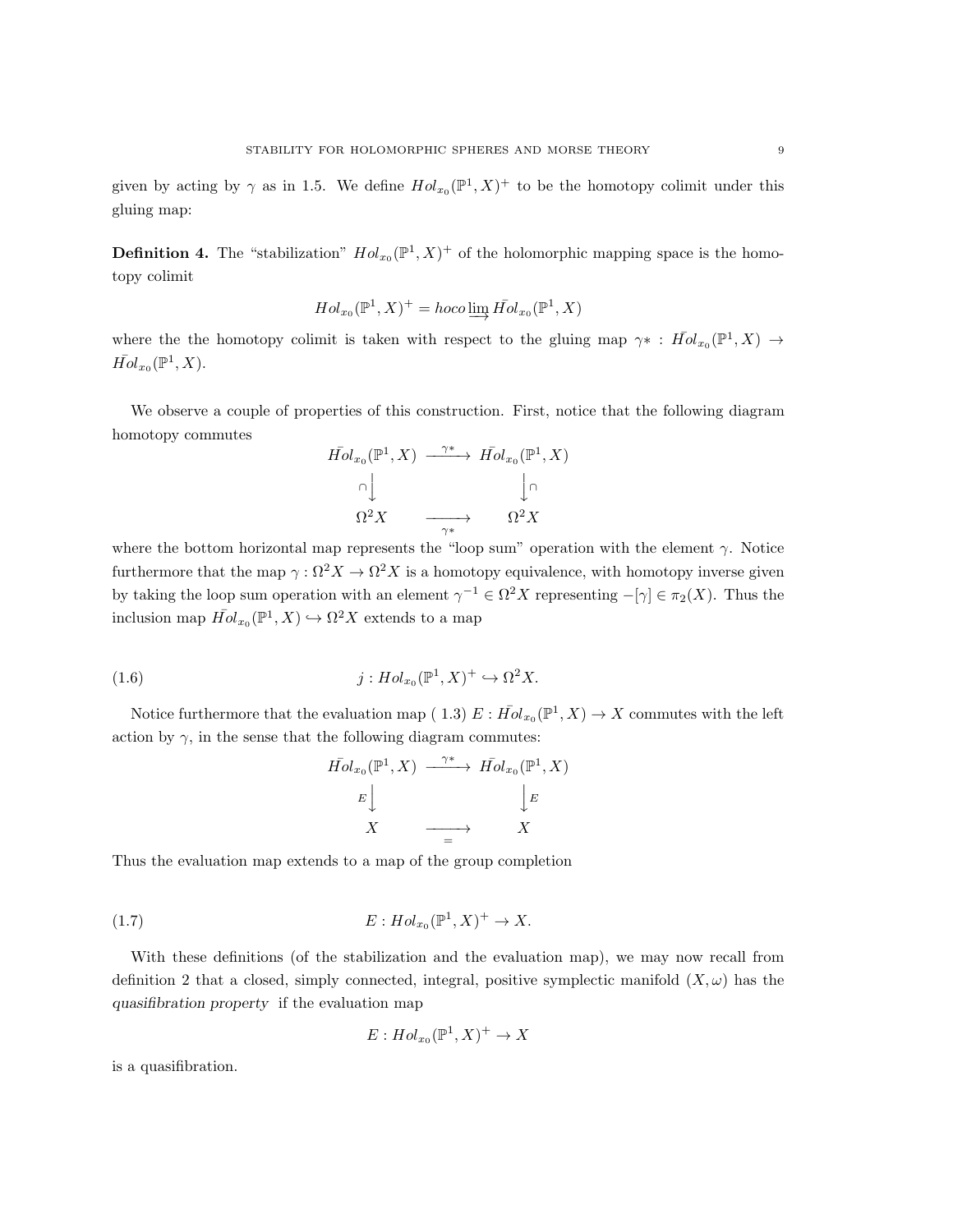With these definitions, the statement of our main theorem 2 is now precise. This relates the stability condition that the holomorphic mapping space  $Hol_{x_0}(\mathbb{P}^1, X)$  stabilizes to the continuous mapping space  $\Omega^2 X$ , to the Morse theoretic condition that the flow category of the symplectic action realizes the homotopy type of the manifold on which it is defined,  $\tilde{L}X$ . We will prove the theorem in the next section.

We end this section by making the following observation about how our stabilization construction is related to the group completion.

Assume that X has the quasifibration property, and assume that  $Hol_{x_0}(\mathbb{P}^1, X)$  has the further property that it has the structure of a  $C_2$  - operad space, whose  $H$  - space multiplication lifts (up to homotopy) the loop sum operation of  $\Omega^2 X$ , and extends (up to homotopy) the monoid structure of  $Hol_{x_0,x_0}(\mathbb{P}^1, X)$ . The  $\mathcal{C}_2$  structure assures that the monoid  $\pi_0(Hol_{x_0}(\mathbb{P}^1, X))$  is commutative, and that the topological monoid  $Hol_{x_0}(\mathbb{P}^1, X)$  is homotopy commutative. Assume furthermore that  $\pi_0(Hol_{x_0}(\mathbb{P}^1, X))$  is finitely generated as a monoid. Let  $\{\gamma_1, \dots, \gamma_k\}$  be a set of elements in  $Hol_{x_0}(\mathbb{P}^1, X)$  that generate  $\pi_0(Hol_{x_0}(\mathbb{P}^1, X))$ . Then in our definition of  $Hol_{x_0}(\mathbb{P}^1, X)^+$  we can take our "gluing map"  $\gamma = \gamma_1 + \cdots + \gamma_k$ . Then by the group completion theorem [15] we have a homology equivalence

(1.8) 
$$
Hol_{x_0}(\mathbb{P}^1, X)^+ \simeq \Omega B(Hol_{x_0}(\mathbb{P}^1, X)).
$$

This structure (i.e  $(X, \omega)$  a positive, integral symplectic manifold, with  $Hol_{x_0}(\mathbb{P}^1, X)$  a  $\mathcal{C}_2$  - operad space, with finitely generated  $\pi_0$ ) exists, for example, when X is a coadjoint orbit of a compact Lie group on its Lie algebra, or when X is a loop group  $X = \Omega G$ , where G is a simply connected compact Lie group (see [1], [23]).

## 2. Proof of theorem 2

In this section we prove the main theorem 2.

*Proof.* Throughout we will assume that X has the quasifibration property. Let Spaces denote the category of based topological spaces and basepoint preserving continuous maps. Consider the functor

$$
\mathcal{H}: \mathcal{C}_{\alpha} \to Spaces
$$

which on objects is defined by  $\mathcal{H}((x,g)) = Hol_{x_0,x}(\mathbb{P}^1,X)^+$ , by which we mean the fiber at  $x \in X$ of the evaluation map  $E: Hol_{x_0}(\mathbb{P}^1, X)^+ \to X$ . On the level of morphisms, if  $\gamma \in \overline{Hol}_{x_1, x_2}(\mathbb{P}^1, X)$ , then  $\mathcal{H}(\gamma)$  is the gluing operation (on the right)

(2.1) 
$$
\mathcal{H}(\gamma) : Hol_{x_0,x_1}(\mathbb{P}^1,X)^+ \xrightarrow{\quad \ast \gamma} Hol_{x_0,x_2}(\mathbb{P}^1,X)^+.
$$

Notice that by the quasifibration property we have the following: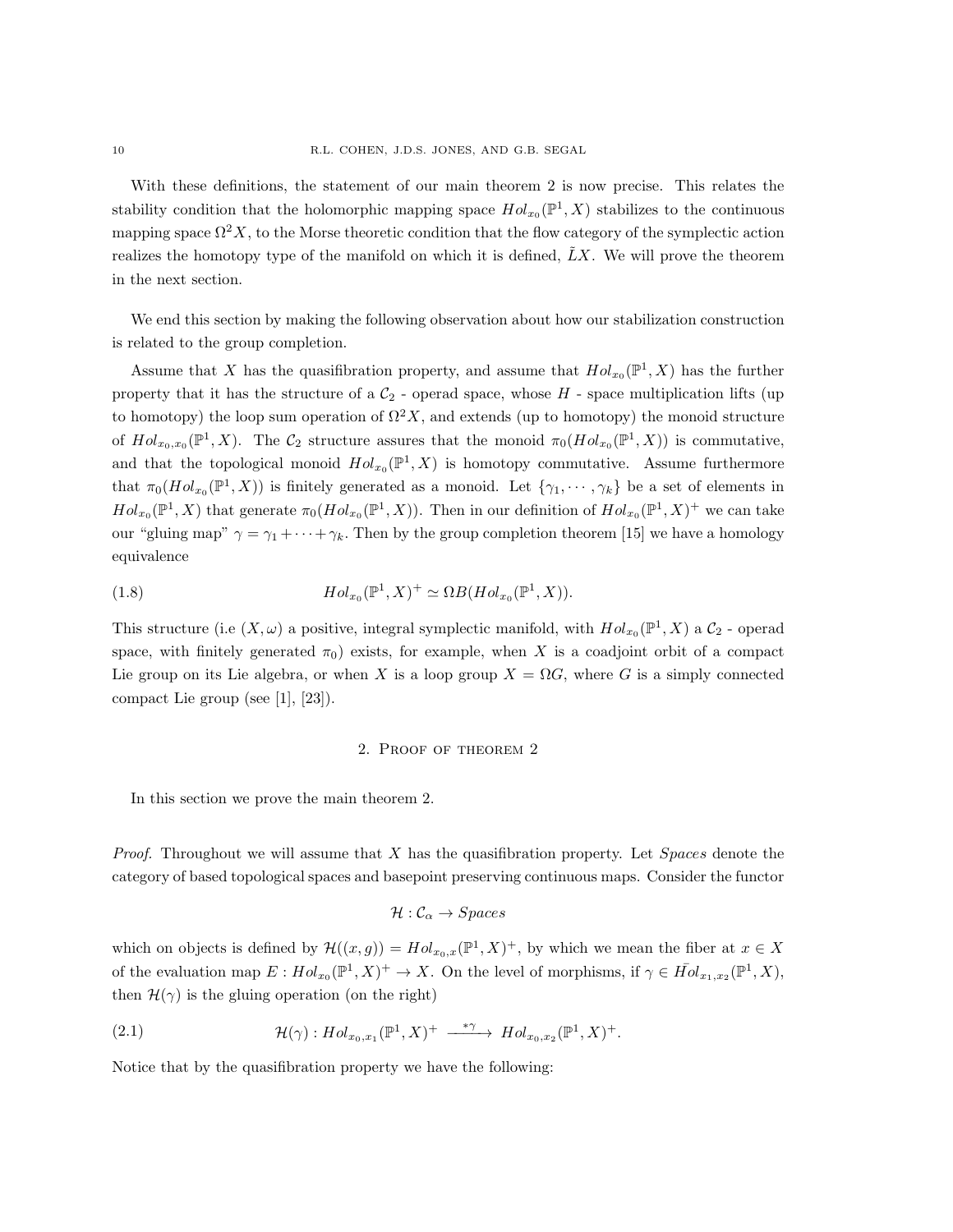**Lemma 3.** For every morphism  $\gamma \in \overline{Hol}_{x_1, x_2}(\mathbb{P}^1, X)$ , the induced map

$$
\mathcal{H}(\gamma): Hol_{x_0,x_1}(\mathbb{P}^1,X)^+ \xrightarrow{\quad \ast \gamma \quad} Hol_{x_0,x_2}(\mathbb{P}^1,X)^+.
$$

*is a homotopy equivalence.*

This action of the morphisms of  $\mathcal{C}_{\alpha}$  on the functor  $\mathcal{H}, \mathcal{H}(x_1, g_1) \times Mor((x_1, g_1), (x_2, g_2)) \rightarrow$  $\mathcal{H}(x_2, g_2)$ , we write as

$$
\mathcal{H} \times_{ob(\mathcal{C}_{\alpha})} Mor(\mathcal{C}_{\alpha}) \to Mor(\mathcal{C}_{\alpha}).
$$

We now consider the following "simplicial Borel construction",  $\mathcal{E}_{\mathcal{C}_{\alpha}}(\mathcal{H})$ , whose n - simplices are given by

$$
\mathcal{E}_{\mathcal{C}_{\alpha}}(\mathcal{H})_n = \mathcal{H} \times_{ob(\mathcal{C}_{\alpha})} Mor(\mathcal{C}_{\alpha}) \times_{ob(\mathcal{C}_{\alpha})} Mor(\mathcal{C}_{\alpha}) \times_{ob(\mathcal{C}_{\alpha})} \cdots \times_{ob(\mathcal{C}_{\alpha})} Mor(\mathcal{C}_{\alpha}),
$$

n - copies of  $Mor(\mathcal{C}_{\alpha})$ . The notation  $Mor(\mathcal{C}_{\alpha}) \times_{ob(\mathcal{C}_{\alpha})} Mor(\mathcal{C}_{\alpha})$  refers to taking products of composable morphisms. The face maps are defined as usual by composition of morphisms and by the action of the morphisms on the functor  $H$ . The degeneracy maps are defined by inserting the identity morphism in the various slots. Notice that the projection maps on the level of  $n$  - simplices,

$$
p_n : \mathcal{E}_{\mathcal{C}_{\alpha}}(\mathcal{H})_n \to (\mathcal{B}\mathcal{C}_{\alpha})_n
$$
  

$$
\mathcal{H} \times_{ob(\mathcal{C}_{\alpha})} Mor(\mathcal{C}_{\alpha}) \times_{ob(\mathcal{C}_{\alpha})} \cdots \times_{ob(\mathcal{C}_{\alpha})} Mor(\mathcal{C}_{\alpha}) \to Mor(\mathcal{C}_{\alpha}) \times_{ob(\mathcal{C}_{\alpha})} \cdots \times_{ob(\mathcal{C}_{\alpha})} Mor(\mathcal{C}_{\alpha})
$$

fit together to give a map of simplicial spaces

$$
p: \mathcal{E}_{\mathcal{C}_{\alpha}}(\mathcal{H}) \to B\mathcal{C}_{\alpha}
$$

Our main technical result needed to prove theorem 2 is the following.

Theorem 4. *The induced map on the level of geometric realizations,*

$$
p: \|\mathcal{E}_{\mathcal{C}_{\alpha}}(\mathcal{H})\| \to \|B\mathcal{C}_{\alpha}\|
$$

*is a quasifibration with fiber*  $\mathcal{H}(x_0) = Hol_{x_0,x_0}(\mathbb{P}^1,X)^+$ *. Furthermore the space*  $\|\mathcal{E}_{\mathcal{C}_{\alpha}}(\mathcal{H})\|$  *is contractible.*

The following is an immediate consequence.

Corollary 5. *There is a natural homotopy equivalence*

$$
j:Hol_{x_0,x_0}(\mathbb{P}^1,X)^+\longrightarrow\Omega B\mathcal{C}_{\alpha}.
$$

*Proof.* ( *theorem 4).* The first part of the theorem follows from lemma 3 and the following lemma, which was proven in [19].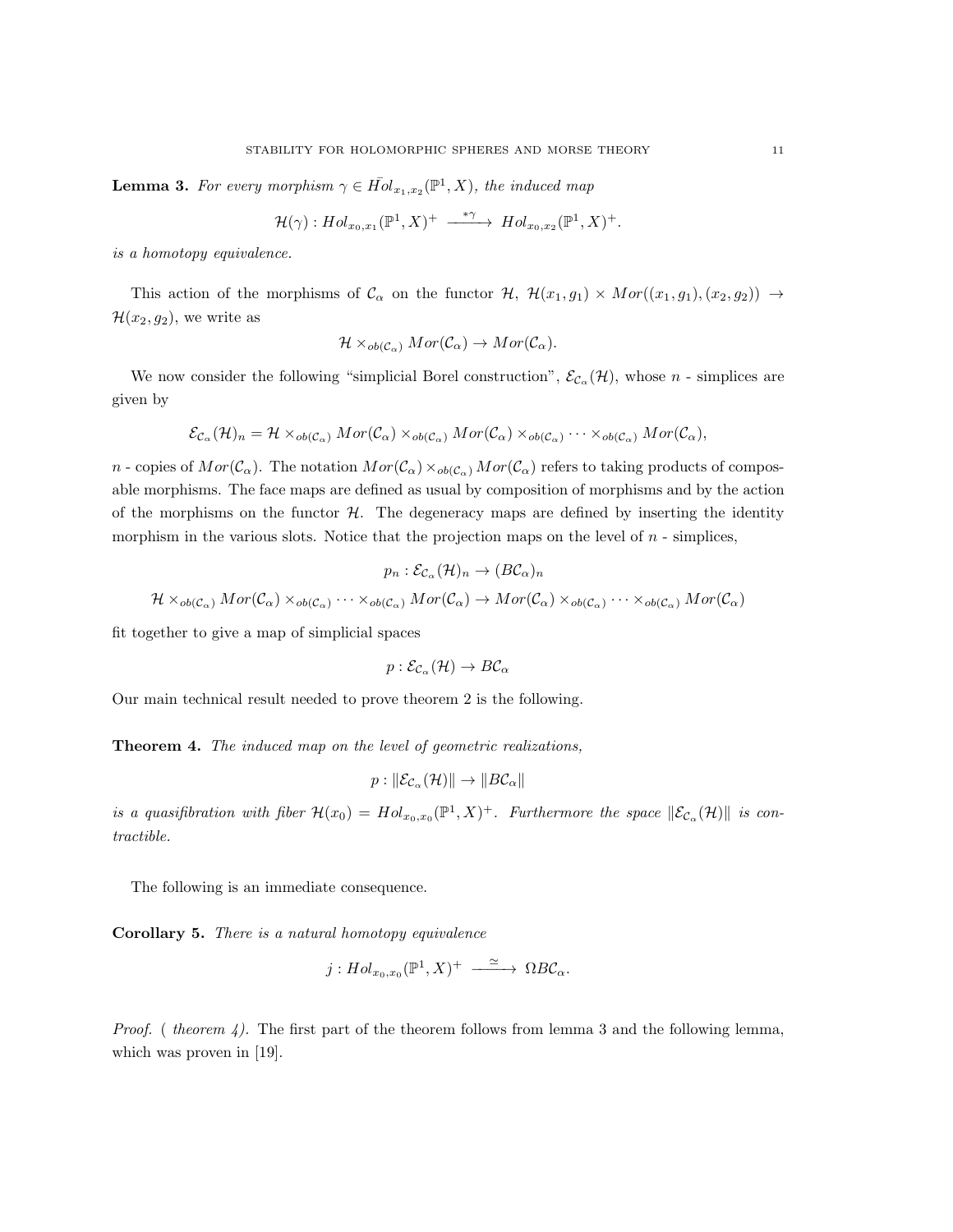**Lemma 6.** If  $p: E \to B$  *is a map of simplicial spaces such that*  $E_k \to B_k$  *is a quasifibration for each*  $k \geq 0$ , and for each simplicial operation  $\theta : [k] \to [l]$  and each  $b \in B_l$  the map  $p^{-1}(b) \to p^{-1}(\theta^*(b))$ *is a homotopy equivalence, then the map of realizations*  $||E|| \rightarrow ||B||$  *is a quasifibration.* 

To prove the second part of the theorem we observe that the simplicial space  $\mathcal{E}_{\mathcal{C}_{\alpha}}(\mathcal{H})$  is the nerve (classifying space) of the topological category  $\mathcal{C}_{\alpha}(\mathcal{H})$  whose objects are elements of the space  $Hol_{x_0}(\mathbb{P}^1, X)^+$ , and if  $\gamma_1 \in Hol_{x_0, x_1}(\mathbb{P}^1, X)^+$  and  $\gamma_2 \in Hol_{x_0, x_2}(\mathbb{P}^1, X)^+$  are objects in  $\mathcal{E}_{\mathcal{C}_{\alpha}}(\mathcal{H})$ , then a morphism  $\phi : \gamma_1 \to \gamma_2$  is an element of  $Mor_{\mathcal{C}_{\alpha}}((x_1, n_1), (x_2, n_2))$  for some  $n_1, n_2 \in \mathbb{Z}$ , such that under the gluing operation 2.1

$$
\gamma_1 * \phi = \gamma_2.
$$

Furthermore, notice that the category  $\mathcal{C}_{\alpha}(\mathcal{H})$  has an initial object: namely the constant holomorphic map  $\epsilon_{x_0} \in Hol_{x_0,x_0}(\mathbb{P}^1,X)^+$ . Thus the realization of its classifying space  $(\cong \|\mathcal{E}_{\mathcal{C}_{\alpha}}(\mathcal{H})\|)$  is contractible. The theorem, and hence the corollary follow.  $\Box$ 

We remark that 4 is a kind of "group completion theorem" of the sort originally proved in [15]. Generalizations of the sort proved here (done in the category of bisimplicial sets) were done in [16], [10], and [22]. This theorem will be useful in our proof of 2, which we now complete.

Recall from section 1 the definition of the map

$$
\phi: B\mathcal{C}_\alpha \to \tilde{L}X
$$

via the category  $\mathcal{C}(\tilde{L}X)$ . This category has objects points of  $\tilde{L}X$ , and morphisms are paths in  $\tilde{L}X$ . Since an element of  $\tilde{L}X$  is given by a pair  $(\gamma, \theta)$ , where  $\gamma \in LX$ , and  $\theta : D^2 \to X$  is a homotopy class of an extension of  $\gamma$ , then a morphism  $\psi$  in  $\mathcal{C}(LX)$  from  $(\gamma_0, \theta_0)$  to  $(\gamma_1, \theta_1)$ , can be viewed as a map of the cylinder

$$
\psi: S^1 \times [0,1] \to X
$$

with  $\psi_0 = \gamma_0$  and  $\psi_1 = \gamma_1$ . In particular, if  $(\epsilon_{x_0}, \theta_0)$  and  $(\epsilon_{x_1}, \theta_1)$  are the objects in  $\mathcal{C}(\tilde{L}X)$  corresponding to the constant loops at  $x_0$  and  $x_1$  and extensions  $\theta_0$ ,  $\theta_1 : S^2 \to X$  with  $\omega([\theta_i]) = n_i$ , then a morphism in  $\mathcal{C}(\tilde{L}X)$  between them are given by elements of the mapping space  $Map_{x_0,x_1}^{n_0-n_1}(S^2,X)$ . Recall that the map  $\phi : B\mathcal{C}_\alpha \to \tilde{L}X$  was given by the composition

$$
\phi: BC_{\alpha} \xrightarrow{j} BC(\tilde{L}X) \simeq \tilde{L}X
$$

where  $j : C_\alpha \hookrightarrow \mathcal{C}(LX)$  is the inclusion of categories. On morphism spaces the functor j is given by including spaces of holomorphic maps into spaces of continuous maps. Now by performing the same argument used to prove 4, but replacing the category  $\mathcal{C}_{\alpha}$  by  $\mathcal{C}(\tilde{L}X)$ , we see that this implies that we have the following homotopy commutative diagram: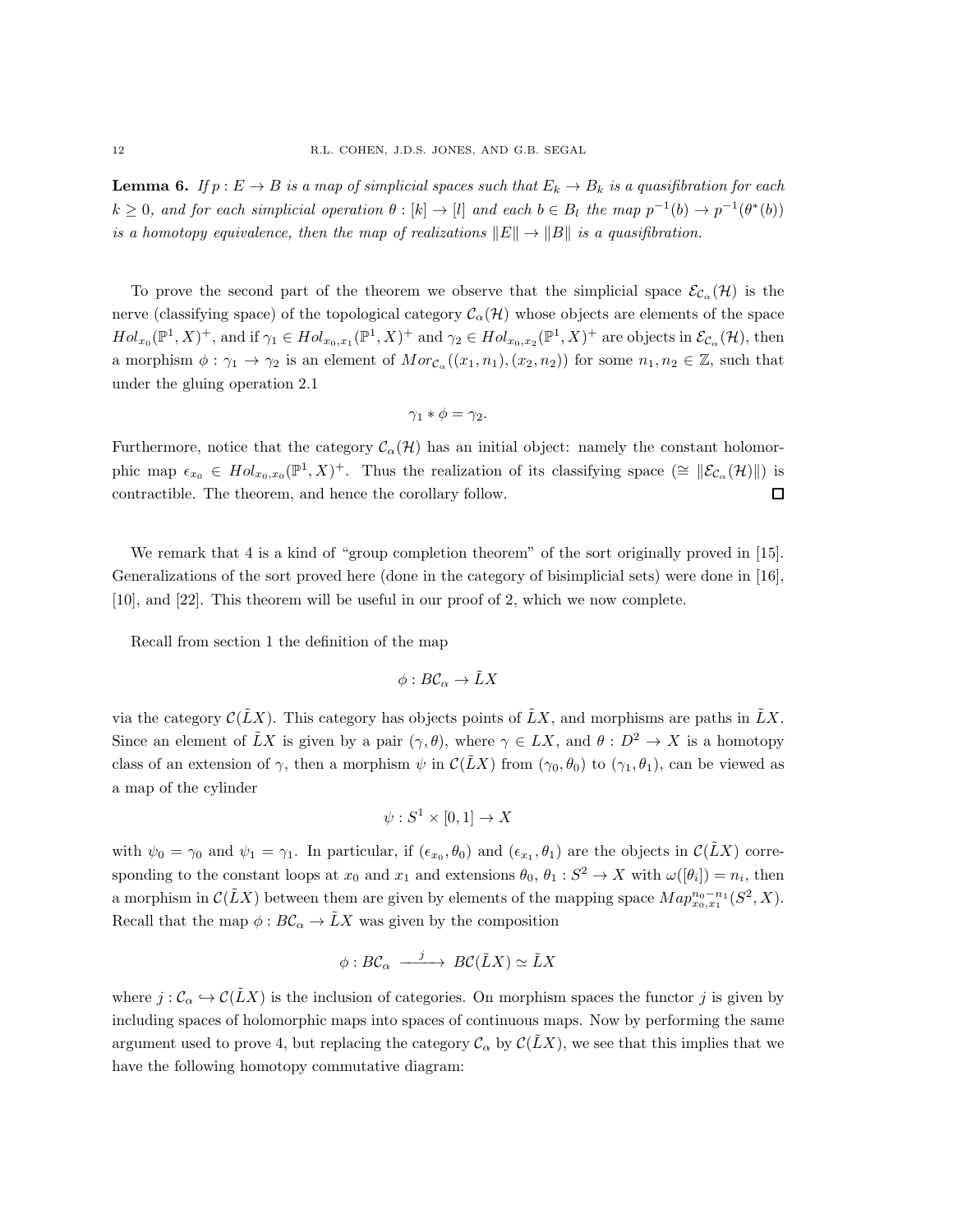(2.2) 
$$
\Omega BC_{\alpha} \xrightarrow{\Omega \phi} \Omega \tilde{L} X
$$

$$
\simeq \downarrow \qquad \qquad \downarrow \simeq
$$

$$
Hol_{x_0, x_0}(\mathbb{P}^1, X)^+ \xrightarrow{j} Map_{x_0, x_0}(S^2, X).
$$

Now consider the evaluation map  $E: Hol_{x_0}(\mathbb{P}^1, X) \to X$ . By assumption, this map is a quasifibration. In fact this means that the inclusion  $j$  of holomorphic maps into continuous maps induces a map of quasifibrations

$$
Hol_{x_0,x_0}(\mathbb{P}^1, X)^+ \xrightarrow{j} Map_{x_0,x_0}(S^2, X)
$$
  
\n
$$
\cap \bigcup_{\substack{\bigcap_{\text{hol}_{x_0}}(\mathbb{P}^1, X)^+ \\ E \downarrow}} Map_{x_0,x_0}(S^2, X)
$$
  
\n
$$
\longrightarrow \Omega^2 X
$$
  
\n
$$
E \bigcup_{\substack{\longrightarrow \\ E}} K \longrightarrow X.
$$

Thus  $j: Hol_{x_0}(\mathbb{P}^1, X)^+ \to \Omega^2 X$  is a homotopy equivalence if and only if the induced map of fibers  $j: Hol_{x_0,x_0}(\mathbb{P}^1, X)^+ \to Map_{x_0,x_0}(S^2, X)$  is a homotopy equivalence. But by 2.2 this map is a homotopy equivalence if and only if  $\phi : B\mathcal{C}_\alpha \to \tilde{L}X$  is a homotopy equivalence. This proves the statement of theorem 2.  $\Box$ 

## 3. Homogeneous Spaces

In this section we use theorem 2 to give an alternative proof to the following stability theorem of Gravesen [7].

**Theorem 7.** Let G be a complex linear algebraic group, and let  $P < G$  be a parabolic subgroup. *The homogeneous space* G/P *has the structure of a smooth projective variety. Then* G/P *has the stability property:*

$$
Hol_{x_0}(\mathbb{P}^1, G/P)^+ \simeq \Omega^2 G/P.
$$

# Remark.

1. Gravesen stated his result in terms of the colimit under a gluing operation on  $Hol_{x_0}(\mathbb{P}^1, G/P)$ :

$$
\varinjlim Hol_{x_0}(\mathbb{P}^1, G/P) \simeq \Omega^2 G/P.
$$

By the construction of  $Hol_{x_0}(\mathbb{P}^1, G/P)^+$  in section 1, it is clear that this limit is the same as our stabilization  $Hol_{x_0}(\mathbb{P}^1, G/P)^+$ .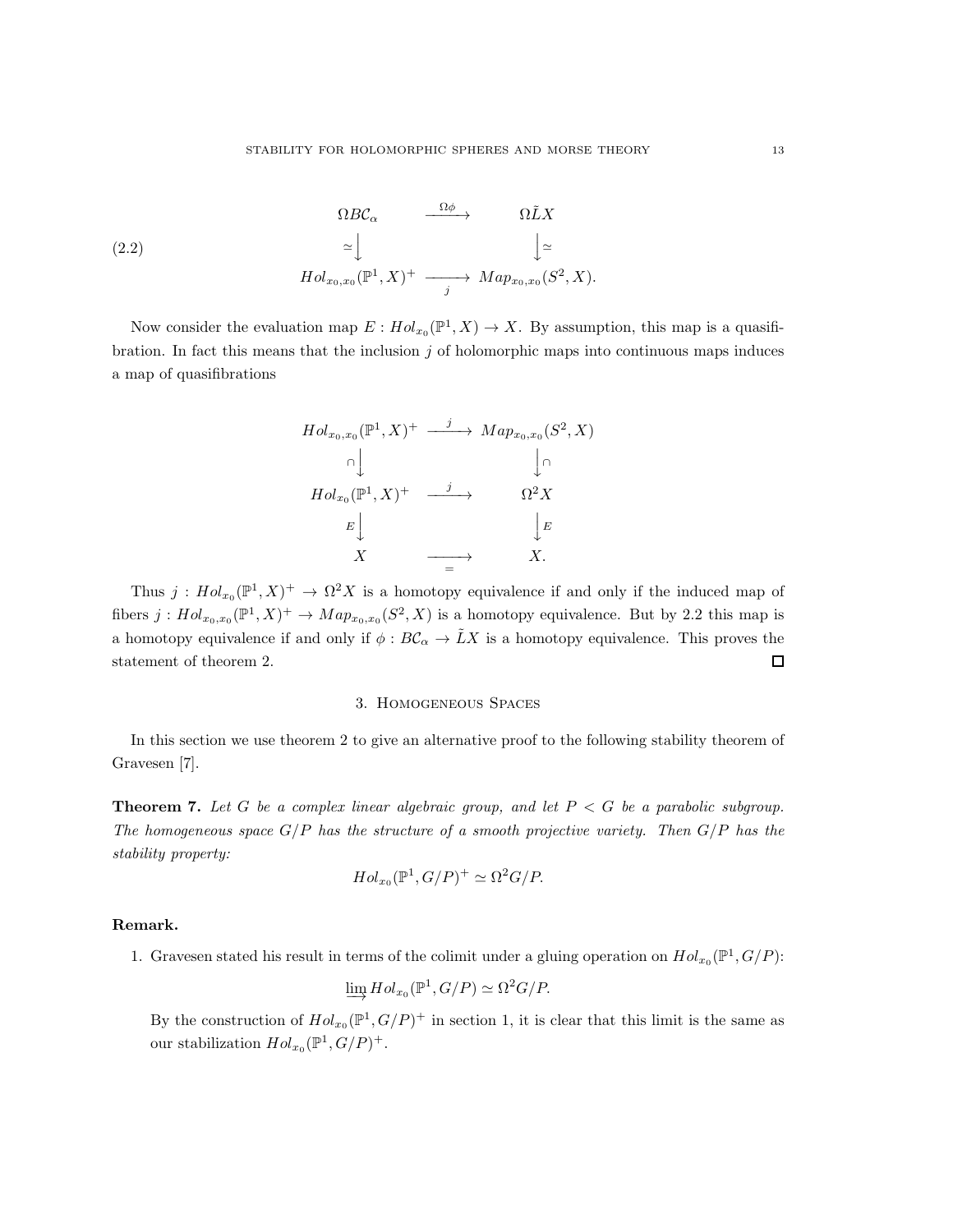2. In [1] Boyer, Hurtubise, Mann, and Milgram used Gravesen's theorem to prove a stronger stability theorem. Namely given  $n \in \mathbb{Z}$ , they showed that there is an explicit range of dimensions that increases over the limiting process, in which the inclusion

$$
j_* : \pi_q(Hol_{x_0}^n(\mathbb{P}^1, G/P)) \to \pi_q(\Omega^2 G/P)
$$

is an isomorphism.

By theorem 2, to prove 7 it suffices to prove the following results:

Proposition 8. G/P *has the quasifibration property.*

**Proposition 9.** Let  $\mathcal{C}_{\alpha}(G/P)$  be the flow category of the symplectic action functional on  $\tilde{L}(G/P)$ . *Then the map*

$$
\phi: B\mathcal{C}_{\alpha}(G/P) \to \tilde{L}(G/P)
$$

*is a homotopy equivalence.*

We will prove proposition 9 first.

*Proof.* For  $P < G$  a parabolic subgroup,  $G/P$  is a compact, smooth projective variety. Let e:  $G/P \hookrightarrow \mathbb{P}^N$  be a projective embedding. The symplectic form on  $G/P$  is the pull back under this embedding of the canonical symplectic form on  $\mathbb{P}^N$ . Now  $\pi_2(\mathbb{P}^N) = \mathbb{Z}$ , and the symplectic form  $\omega: \pi_2(\mathbb{P}^N) \to \mathbb{Z}$  is an isomorphism. Thus  $\tilde{L}\mathbb{P}^N$  is the universal cover of the loop space  $L\mathbb{P}^N$ .  $\tilde{L}(G/P)$ is the pull back of the cover  $\tilde{L}\mathbb{P}^N$  under the induced embedding of loop spaces,  $e: L(G/P) \hookrightarrow L\mathbb{P}^N$ .

Notice that the symplectic action functional on projective space,

$$
\alpha:\tilde{L}\mathbb{P}^N\to\mathbb{R}
$$

yields the symplectic action on  $G/P$  via the composition

(3.1) 
$$
\alpha : \tilde{L}(G/P) \xrightarrow{e} \tilde{L}(\mathbb{P}^N) \xrightarrow{\alpha} \mathbb{R}.
$$

This induces a functor between the corresponding flow categories:

(3.2) 
$$
\mathcal{C}_{\alpha}(G/P) \longrightarrow \mathcal{C}_{\alpha}(\mathbb{P}^N).
$$

In order to study the flow category  $C_{\alpha}(G/P)$  we will use this functor together with a study of  $\mathcal{C}_{\alpha}(\mathbb{P}^N)$ . This category was studied in detail in [5]. We recall those results now.

Let  $W = \mathbb{C}[z, z^{-1}]$  be the vector space of Laurent polynomials, topologized as a space of maps  $\mathbb{C}^{\times} \to \mathbb{C}$ , where  $\mathbb{C}^{\times} = \mathbb{C} - \{0\}$ . The linear flow  $z^{k} \to e^{kt} z^{k}$  defines a flow  $\theta$  on the infinite projective space  $\mathbb{P}(\mathbb{C}^{N+1}\otimes W)$ . This in fact is a gradient flow. The stationary points of  $\theta$  are  $\mathbb{P}^N\times\mathbb{Z}$ , where  $\mathbb{P}^N \times \{k\}$  is the subspace  $\mathbb{P}(\mathbb{C}^{N+1} \otimes z^k) \subset \mathbb{P}(\mathbb{C}^{N+1} \otimes W)$ . If  $W_m^n$  is the subspace of W spanned by the  $z^{j}$ 's with  $m \leq j \leq n$ , then the space of points which lie on piecewise flow lines of  $\theta$  which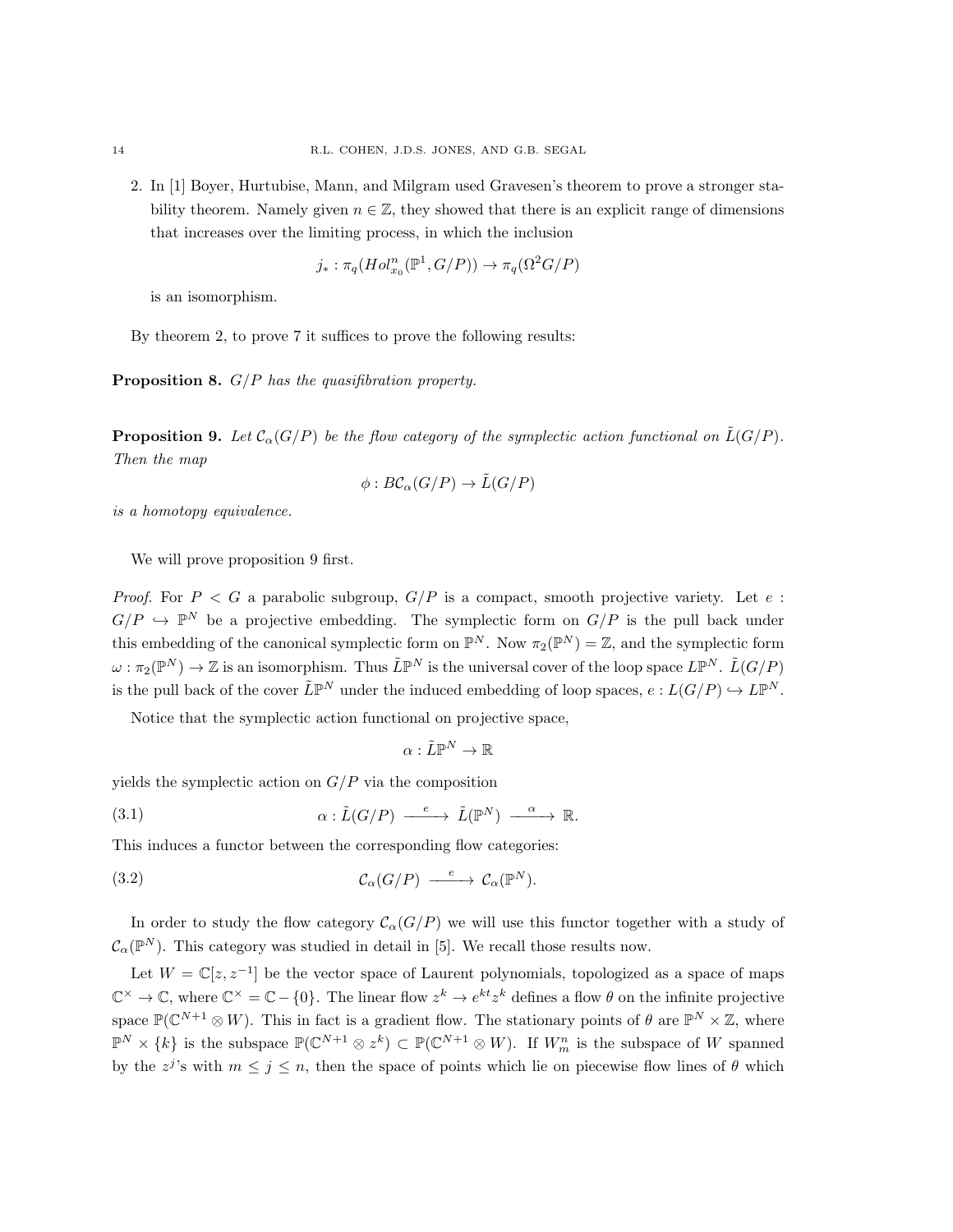go from level *n* to level *m* is  $\mathbb{P}(\mathbb{C}^{N+1} \otimes W_m^n) = \mathbb{P}^{(N+1)(n-m)-1}$ , which is compact. In fact it was stressed in [5] that the flow category  $\mathcal{C}_{\theta}$  is a compactification of  $\mathcal{C}_{\alpha}(\mathbb{P}^N)$  in the following sense. Let  $\mathcal{U}_N$  be the open dense subset of  $\mathbb{P}(\mathbb{C}^{N+1}\otimes W)$  consisting of  $(N+1)$  - tuples of Laurent polynomials  $(p_0, \dots, p_N) \in \mathbb{C}^{N+1} \otimes W$  with no common roots in  $\mathbb{C}^{\times}$ . (By common roots we mean roots common to all the polynomials  $\{p_0, \dots, p_N\}$ .)  $\mathcal{U}_N$  is invariant under the flow  $\theta$ , and it was seen easily that the corresponding flow category is isomorphic to the category  $\mathcal{C}_{\alpha}(\mathbb{P}^N)$ . Thus we have the inclusion of flow categories,  $\mathcal{C}_{\alpha}(\mathbb{P}^N) \subset \mathcal{C}_{\theta}$ . Moreover, since the flow  $\theta$  on  $\mathbb{P}(\mathbb{C}^{N+1} \otimes W)$  is the limit of flows on the finite dimensional compact manifolds  $\mathbb{P}(\mathbb{C}^{N+1} \otimes W_m^n) = \mathbb{P}^{(N+1)(n-m)-1}$ , then we know that  $BC_\theta \cong \mathbb{P}(\mathbb{C}^{N+1} \otimes W)$ . Moreover the realization of the inclusion functor  $BC_\alpha(\mathbb{P}^N) \subset BC_\theta$  gives the inclusion of the open dense subset  $\mathcal{U}_N \subset \mathbb{P}^{(\mathbb{C}^{N+1} \otimes W)}$ .

In particular if  $\mathcal{C}_{\theta}^{n,m}$  is the full subcategory of  $\mathcal{C}_{\theta}$  whose objects are  $\mathbb{P}^N \times \{m, m+1, \cdots, n\}$ , then by the results of [4] the map

$$
\phi: B\mathcal{C}_{\theta}^{n,m} \to \mathbb{P}(\mathbb{C}^{N+1} \times W_m^n)
$$

is a homotopy equivalence, where the inverse image of each point is a simplex. Taking the limit over n and m, we have that

(3.3) 
$$
\phi: B\mathcal{C}_{\theta} \to \mathbb{P}(\mathbb{C}^{N+1} \times W)
$$

is a proper map and a homotopy equivalence, where the inverse image of each point is a simplex. The pull back of  $\phi$  to  $\mathcal{U}_N \subset \mathbb{P}(\mathbb{C}^{N+1} \times W)$  is the map  $B\mathcal{C}_\alpha \to \mathcal{U}_N$ , which is therefore a homotopy equivalence.

Now it was seen in [5] that the map  $\phi: BC_{\alpha}(\mathbb{P}^N) \to \tilde{L}(\mathbb{P}^N)$  can be realized in terms of the space  $U_N$ , by observing that an  $(N + 1)$  - tuple of Laurent polynomials

$$
(p_0, \cdots, p_N) \in \mathcal{U}_N \subset \mathbb{P}(\mathbb{C}^{N+1} \otimes W)
$$

determines a map

$$
p: \mathbb{C}^{\times} \to \mathbb{P}^{N}.
$$

Since this map is algebraic it extends to a holomorphic map  $p : \mathbb{C} \cup \infty \to \mathbb{P}^N$ . By restricting this holomorphic map to the equator (i.e the unit circle  $S^1 \subset \mathbb{C}$ ) we get an element of  $L\mathbb{P}^N$ . Using the given extension of this map to the unit disk, this actually defines an element of  $\tilde{L}\mathbb{P}^N$ . This defines an embedding  $\mathcal{U}_N \hookrightarrow \tilde{L}\mathbb{P}^N$ , which makes the following diagram homotopy commute:

(3.4)  
\n
$$
BC_{\alpha}(\mathbb{P}^{N}) \xrightarrow{\phi} \tilde{L}\mathbb{P}^{N}
$$
\n
$$
\simeq \bigcup_{\mathcal{U}_{N}} \bigcup_{\hookrightarrow} \tilde{L}\mathbb{P}^{N}.
$$

This describes the homotopy type of the classifying space  $B\mathcal{C}_{\alpha}(\mathbb{P}^N)$  as realizing the subspace of  $\tilde{L}(\mathbb{P}^N)$  consisting of those loops whose projective coordinates have finite Fourier expansions (i.e. are Laurent polynomials). We see that by restricting to  $\mathcal{C}_{\alpha}(G/P)$ , we get a similar description for  $BC_{\alpha}(G/P)$  as follows.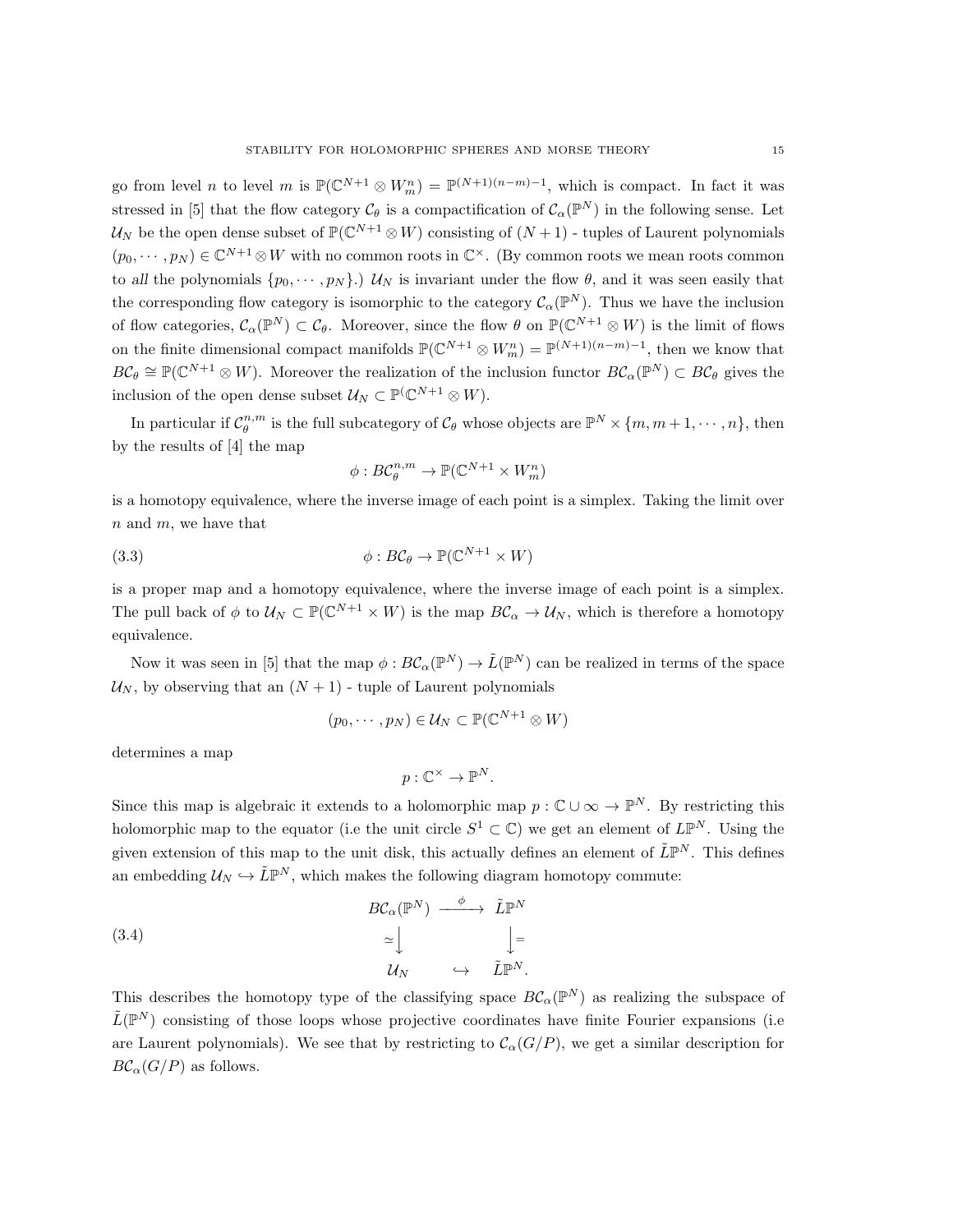The projective embedding  $e: G/P \hookrightarrow \mathbb{P}^N$  is defined by a homogeneous ideal  $I(G/P) \subset \mathbb{C}[x_0, \cdots, x_n]$ . Then consider the subspace  $\mathcal{U}(G/P) \subset \mathcal{U}_N \subset \mathbb{P}(\mathbb{C}^{N+1} \otimes W)$  defined by

(3.5) 
$$
\mathcal{U}(G/P) = \{ (p_0, \cdots, p_N) \in \mathcal{U}_N : f(p_0, \cdots, p_N) = 0 \text{ for all } f \in I(G/P) \}.
$$

Notice that  $U(G/P) \subset U_N$  is a  $\theta$  - flow invariant subspace. Its stationary points correspond to  $G/P \times \mathbb{Z} \subset \mathbb{P}^n \times \mathbb{Z}$ , and the points lying on flows going from level n to level m are given by  $(N+1)$ - tuples,  $(p_0, \dots, p_N) \subset \mathbb{P}(C^{N+1} \otimes W_m^n)$  with  $f(p_0, \dots, p_n) = 0$  for all  $f \in I(G/P)$ . This space precisely parameterizes the holomorphic maps  $\gamma : \mathbb{P}^1 \to G/P$  so that the composition  $\mathbb{P}^1 \to G/P \hookrightarrow$  $\mathbb{P}^N$  has degree  $n - m$ . Thus the flow category of  $\mathcal{U}(G/P)$  is isomorphic to  $\mathcal{C}_{\alpha}(G/P)$ . In particular the pull back of the map  $\phi: B\mathcal{C}_{\theta} \to \mathbb{P}(\mathbb{C}^{N+1} \times W)$  to the subspace  $\mathcal{U}(G/P) \subset \mathcal{U}_N \subset \mathbb{P}(\mathbb{C}^{N+1} \times W)$ is precisely  $BC_{\alpha}(G/P)$ . Since  $\phi$  is a proper map and a homotopy equivalence with the inverse image of each point a simplex (3.3), then the pull back  $BC_{\alpha}(G/P) \to \mathcal{U}(G/P)$  is a homotopy equivalence. Note also that the image of  $U(G/P) \subset U_N \hookrightarrow \tilde{L}\mathbb{P}^N$  lies in  $\tilde{L}(G/P)$  and consists precisely of those loops whose homogeneous coordinates have finite Laurent expansion. So we have the following commutative diagram:

(3.6)  
\n
$$
BC_{\alpha}(G/P) \xrightarrow{e} BC_{\alpha}(\mathbb{P}^{N})
$$
\n
$$
\simeq \bigcup_{\alpha=1}^{\infty} \bigcup_{\alpha=1}^{\infty} \bigcup_{\alpha=1}^{\infty} \mathcal{U}_{N}
$$
\n
$$
\xrightarrow{\cap} \bigcup_{\alpha=1}^{\infty} \bigcup_{\alpha=1}^{\infty} \mathcal{L}(\mathbb{P}^{N})
$$

Moreover the vertical compositions in this diagram are homotopic to the maps  $\phi : B\mathcal{C}_{\alpha}(G/P) \rightarrow$  $\tilde{L}(G/P)$  and  $\phi: B\mathcal{C}_{\alpha}(\mathbb{P}^N) \to \tilde{L}(\mathbb{P}^N)$ . Thus to prove that  $\phi: B\mathcal{C}_{\alpha}(G/P) \to \tilde{L}(G/P)$  is a homotopy equivalence it suffices to prove the following.

**Lemma 10.** *The inclusion*  $U(G/P) \hookrightarrow \tilde{L}(G/P)$  *is a homotopy equivalence.* 

Remark. As observed above, this inclusion can be viewed as the inclusion of the space of polynomial loops (i.e those loops which, in homogeneous coordinates have finite Fourier expansion) into the space of all loops.

*Proof.* Since G is a linear algebraic group, it is a subgroup of  $GL(N, \mathbb{C})$  for some N. This N can be taken to be the dimension of the projective embedding  $e: G/P \hookrightarrow \mathbb{P}^N$ . So in particular a loop in  $G$  can be viewed as a loop in the affine space of matrices. Let  $LG$  be the infinite group of smooth loops in  $G$ , and  $L_{pol}G$  the subgroup of polynomial loops; those loops in  $G$  which, together with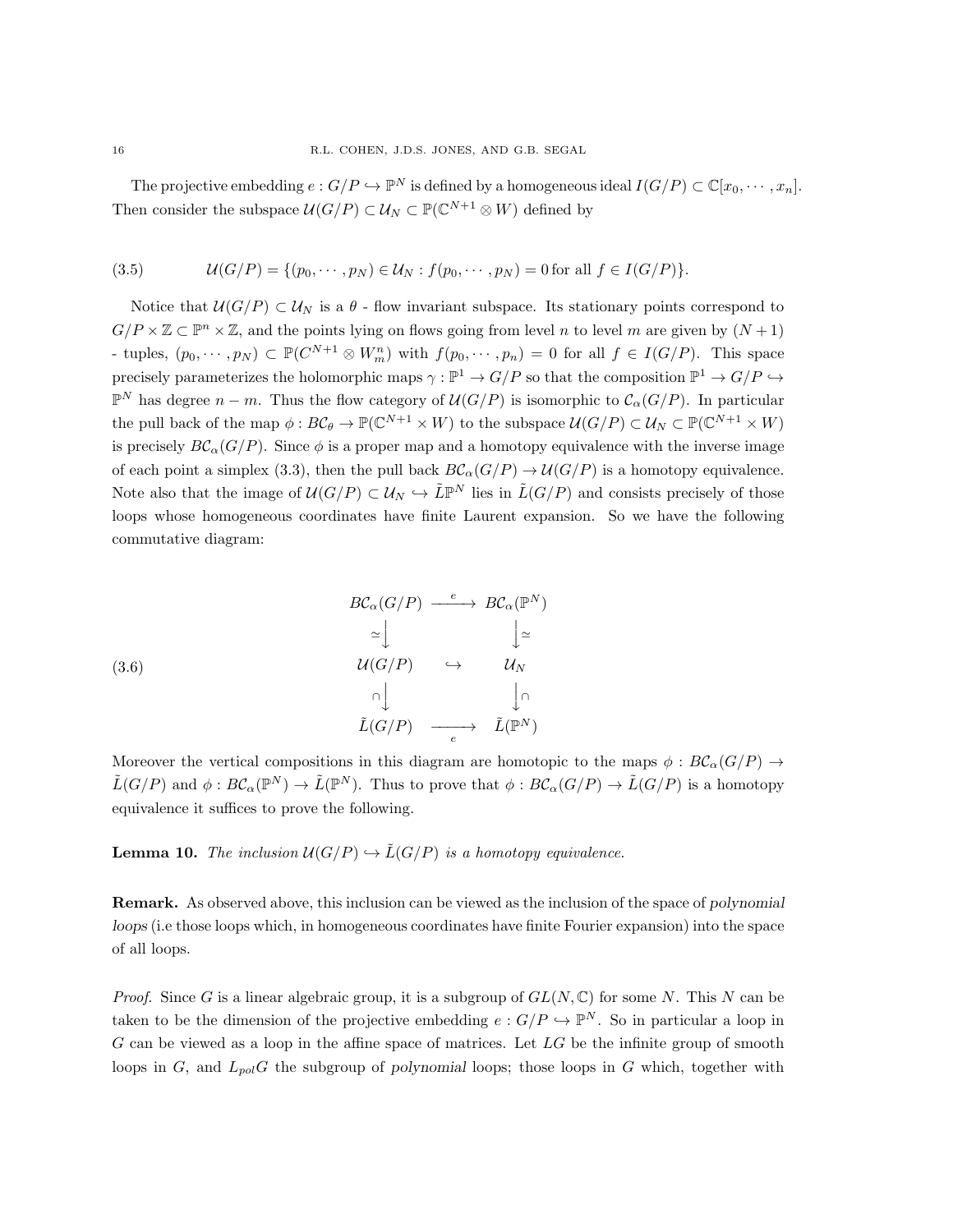their inverses have finite Fourier expansion. That is, they are given by finite Laurent polynomials. Notice that  $L(GL(N,\mathbb{C}))$  acts transitively on  $\tilde{L}(\mathbb{P}^N)$ , and the action restricts to a transitive action of LG on  $\tilde{L}(G/P)$ . Furthermore the isotropy subgroup of a constant loop is clearly a union of path components of the loop group of P, which we denote by  $L(P)_0$ . This subgroup of  $L(P)$  has the property that the quotient group is infinite cyclic and that the projection map  $p : L(G)/L(P)_0 \rightarrow$  $L(G)/L(P) = L(G/P)$  is the infinite cyclic cover  $p : \tilde{L}(G/P) \to L(G/P)$ .

Now the polynomial loop group  $L_{pol}(GL(N,\mathbb{C}))$  acts transitively on the space of polynomial loops  $\mathcal{U}_N \subset L(\mathbb{P}^N)$ . It restricts to give a transitive action of  $L_{pol}(G)$  on  $\mathcal{U}(G/P)$ . In this case the isotropy subgroup of a constant loop is th union of path components  $L_{pol}(P)$  of  $L_{pol}(P)$  corresponding to the subgroup  $L(P)$  of  $L(P)$ . We have therefore shown that there is a homeomorphism  $L_{pol}G/L_{pol}(P)_0 \cong \mathcal{U}(G/P)$  making the following diagram commute:

(3.7)  
\n
$$
L_{pol}G/L_{pol}(P)_0 \xrightarrow{\cong} \mathcal{U}(G/P)
$$
\n
$$
\cap \qquad \qquad \downarrow \cap
$$
\n
$$
L(G)/L(P)_0 \xrightarrow{\cong} \tilde{L}(G/P).
$$

Now it was proved in chapter 8 of [17] that the inclusion of the polynomial loop group into the smooth loop group  $L_{pol}(G) \hookrightarrow L(G)$  is a homotopy equivalence. (This proof also uses Morse theory!) Since this also holds for  $L_{pol}(P) \hookrightarrow L(P)$  it also holds for the corresponding union of connected components  $L_{pol}(P)_0 \longrightarrow L(P)_0$ . This implies that the inclusion  $L_{pol}G/L_{pol}(P)_0 \hookrightarrow L(G)/L(P)_0$  is a homotopy equivalence. By by this diagram this implies that the inclusion  $\mathcal{U}(G/P) \hookrightarrow \tilde{L}(G/P)$  is a homotopy equivalence. This proves the lemma.

$$
\Box
$$

 $\Box$ 

Now as remarked earlier, the proof of the lemma completes the proof of proposition 9.

We now prove proposition 8. As seen earlier, this is the last step in the proof of theorem 7.

*Proof.* We need to show that for  $X = G/P$ , the evaluation map

$$
E: Hol_{x_0}(\mathbb{P}^1, X)^+ \to X
$$

is a quasifibration. Let  $x_1 \in X$ . It is well known that the homogeneous space  $X = G/P$  is rationally connected (see for example [12]) so  $Hol_{x_0,x_1}(\mathbb{P}^1,X)$  is nonempty. Let  $\theta \in Hol_{x_0,x_1}(\mathbb{P}^1,X)$  be any element. Gluing with  $\theta$  induces a map  $\theta_* : Hol_{x_0,x_0}(\mathbb{P}^1,X)^+ \to Hol_{x_0,x_1}(\mathbb{P}^1,X)^+$ . It suffices to show that

$$
\theta_* : Hol_{x_0,x_0}(\mathbb{P}^1, X)^+ \to Hol_{x_0,x_1}(\mathbb{P}^1, X)^+
$$

is a homotopy equivalence. Now since  $X = G/P$  is rationally connected,  $Hol_{x_1,x_0}(\mathbb{P}^1, X)$  is nonempty. Let  $\alpha \in Hol_{x_1,x_0}(\mathbb{P}^1, X)$ . We will prove that gluing with the products,

$$
(\alpha * \theta)_*: Hol_{x_0,x_0}(\mathbb{P}^1, X)^+ \to Hol_{x_0,x_0}(\mathbb{P}^1, X)^+
$$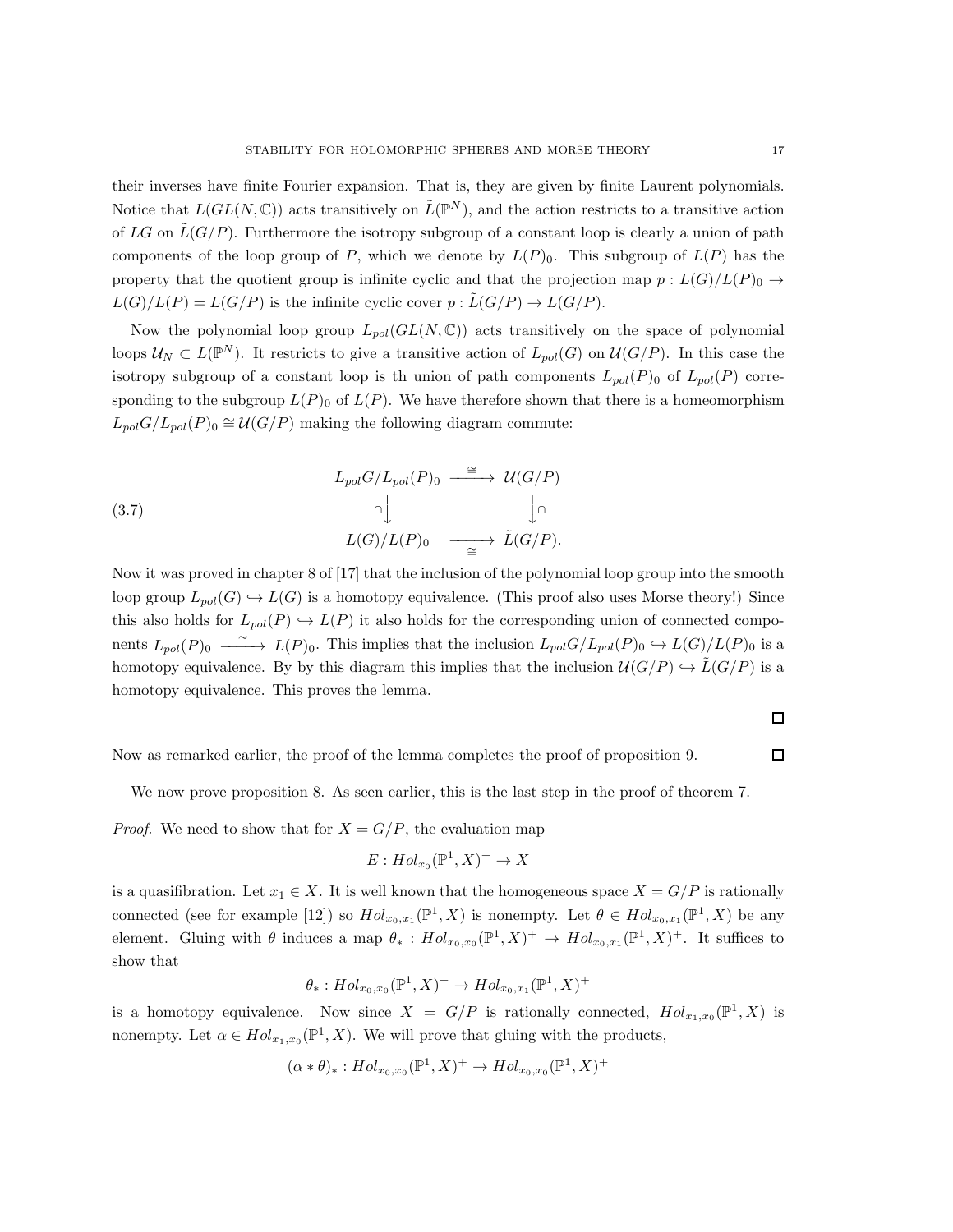and

$$
(\theta * \alpha)_*: Hol_{x_0,x_1}(\mathbb{P}^1, X)^+ \to Hol_{x_0,x_1}(\mathbb{P}^1, X)^+
$$

are homotopy equivalences. Now for  $X = G/P$ , the holomorphic mapping space  $Hol_{x_0}(\mathbb{P}^1, X)$  is a  $C_2$  - operad space. The structure is studied, for example, in [1]. This in particular implies that the monoid structure in  $Hol_{x_0,x_0}(\mathbb{P}^1,X)$  is homotopy commutative. Furthermore  $\pi_0(Hol_{x_0}(\mathbb{P}^1,X))$  is finitely generated [1], [7]. So by 1.8 this implies that  $Hol_{x_0}(\mathbb{P}^1, X)^+$  is group complete, and so in particular  $\pi_0(Hol_{x_0}(\mathbb{P}^1, X)^+)$  is a group. But since X is rationally connected,  $\pi_0(Hol_{x_0,x_0}(\mathbb{P}^1, X)^+) \cong$  $\pi_0(Hol_{x_0}(\mathbb{P}^1, X)^+)$ . Thus  $\pi_0(Hol_{x_0,x_0}(\mathbb{P}^1, X)^+)$  is a group. This means that the class  $[\alpha * \theta] \in$  $\pi_0(Hol_{x_0,x_0}(\mathbb{P}^1,X)^+)$  has an inverse, and so the element  $\alpha * \theta \in Hol_{x_0,x_0}(\mathbb{P}^1,X)^+$  has a homotopy inverse. This means that  $(\alpha * \theta)_*: Hol_{x_0,x_0}(\mathbb{P}^1, X)^+ \to Hol_{x_0,x_0}(\mathbb{P}^1, X)^+$  is a homotopy equivalence.

Now  $X = G/P$  is homogeneous, so  $x_1 = gx_0$  for some  $g \in G$ . Multiplication by g is a holomorphic map from  $G/P$  to itself, and so the class  $\theta * \alpha \in Hol_{x_1,x_1}(\mathbb{P}^1,X)$  determines an element  $g \cdot (\theta *$  $\alpha$ )  $\in Hol_{x_0,x_0}(\mathbb{P}^1,X)$ . As argued above, this class has a homotopy inverse which we call  $\beta \in$  $Hol_{x_0,x_0}(\mathbb{P}^1, X)^+$ . Notice then that  $g^{-1} \cdot \beta \in Hol_{x_1,x_1}(\mathbb{P}^1, X)^+$  defines a gluing map

$$
(g^{-1} \cdot \beta)_* : Hol_{x_0, x_1}(\mathbb{P}^1, X)^+ \to Hol_{x_0, x_1}(\mathbb{P}^1, X)^+
$$

which is a homotopy inverse of  $(\theta * \alpha)_*$ . Thus  $(\theta * \alpha)_*$  is a homotopy equivalence as well. This proves the proposition and thereby completes the proof of theorem 7. П

#### **REFERENCES**

- [1] C.P. Boyer, J.C. Hurtubise, B.M. Mann, R.J. Milgram, The topology of the space of rational maps into generalized flag manifolds, Acta Math. 173, (1994), 61 - 101.
- [2] F.R. Cohen, R.L. Cohen, B.M. Mann, R.J. Milgram The topology of rational functions and divisors of surfaces, Acta Math., 166, (1991), 163-221.
- [3] R.L. Cohen, Morse theory via moduli spaces, Proceedings of workshop on gauge theory, Matematica Contemporanea, Soc. Brasileira de Matematica (1992), 19 - 66.
- [4] R.L. Cohen, J.D.S. Jones, and G.B. Segal, Morse theory and classifying spaces, submitted for publication.
- [5] R.L. Cohen, J.D.S. Jones, and G.B. Segal, Floer's infinite dimensional Morse theory and homotopy theory Floer Memorial Volume, Birkhauser Verlag Prog. in Math. 133 (1995), 287 - 325.
- [6] A. Floer, Morse theory for Lagrangian intersections, Jour. Diff. Geometry 28, (1988), 215 240.
- [7] J. Gravesen, On the topology of spaces of holomorphic maps Acta Math., 162, (1989), 249 286.
- [8] M.A. Guest, Topology of the space of absolute minima of the energy functional, Amer. Jour. of Math. 106, (1984), 21 - 42.
- [9] M. A. Guest, The topology of the space of rational curves on a toric variety, Acta Math., 174, (1995), 119 145.
- [10] J.F. Jardine, The homotopical foundations of algebraic K theory, Contemp. Math. 83, (1989), 57 82.
- [11] F. Kirwan, On spaces of maps from Riemann surfaces to Grassmannians and the cohomology of moduli spaces of vector bundles, Arkiv Math. 122, (1985), 221 - 275.
- [12] J. Kollar, Rational Curves on Algebraic Varieties, Ergebnisse der Math., 32, Springer Verlag, (1996).
- [13] M. Kontsevich, M. Manin, Gromov Witten classes, quantum cohomology, and enumerative geometry, Comm. Math. Phys. 164, (1994), no. 3, 525–562.
- [14] J.P. May, The geometry of iterated loop spaces, Springer Lect. Notes 271, (1972).